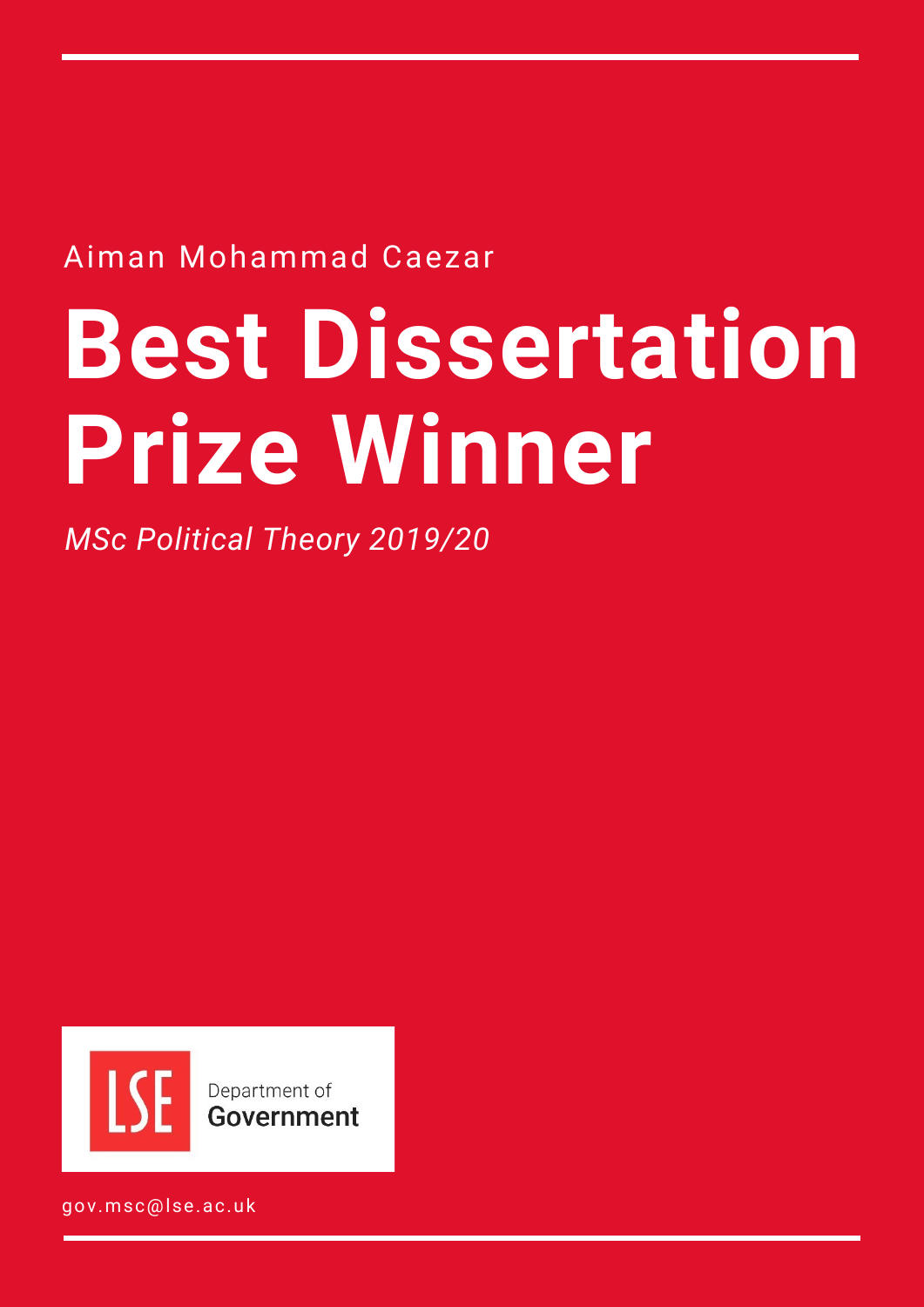## **TOWARDS A POSTCOLONIAL CONTRACT Revisiting Malaysia's Grand Bargain**

## **Abstract**

<span id="page-1-0"></span>The Malaysian Social Contract ("MSC") represents a consensus struck between the three major ethnic groups present in Malaya at the point of Independence from British colonial rule. In it, immigrant Chinese and Indian residents of Malaya were granted full citizenship rights, in return for recognizing the "special position" of the indigenous Malays.

This dissertation provides a *normative assessment* of this Grand Bargain, drawing on the critical insights of Carole Pateman ("The Sexual Contract"), Charles W. Mills ("The Racial Contract") and Christine Keating ("Decolonizing Democracy") to reveal the interethnic and intra-ethnic domination that the MSC creates, hides, and perpetuates. However, echoing Dipesh Chakrabarty's insight that European thought is indispensable, but inadequate, in thinking through postcolonial experience, I argue that contractarian theory requires a recognition of *colonial difference* in order to fully explain domination occurring in postcolonial social contracts.

Therefore, I argue there is space for another critical approach to contract theory, alongside the Sexual and Racial: The Postcolonial Contract, whose theoretical distinctiveness would begin with a recognition of the possibility of *colonized states of nature.* It is my hope that a fully-fledged account of the Postcolonial Contract, beginning with this, would be able to provide a more complete account of the domination that occurs in the MSC, and, more generally, present a novel and productive approach to thinking through postcolonial states and society.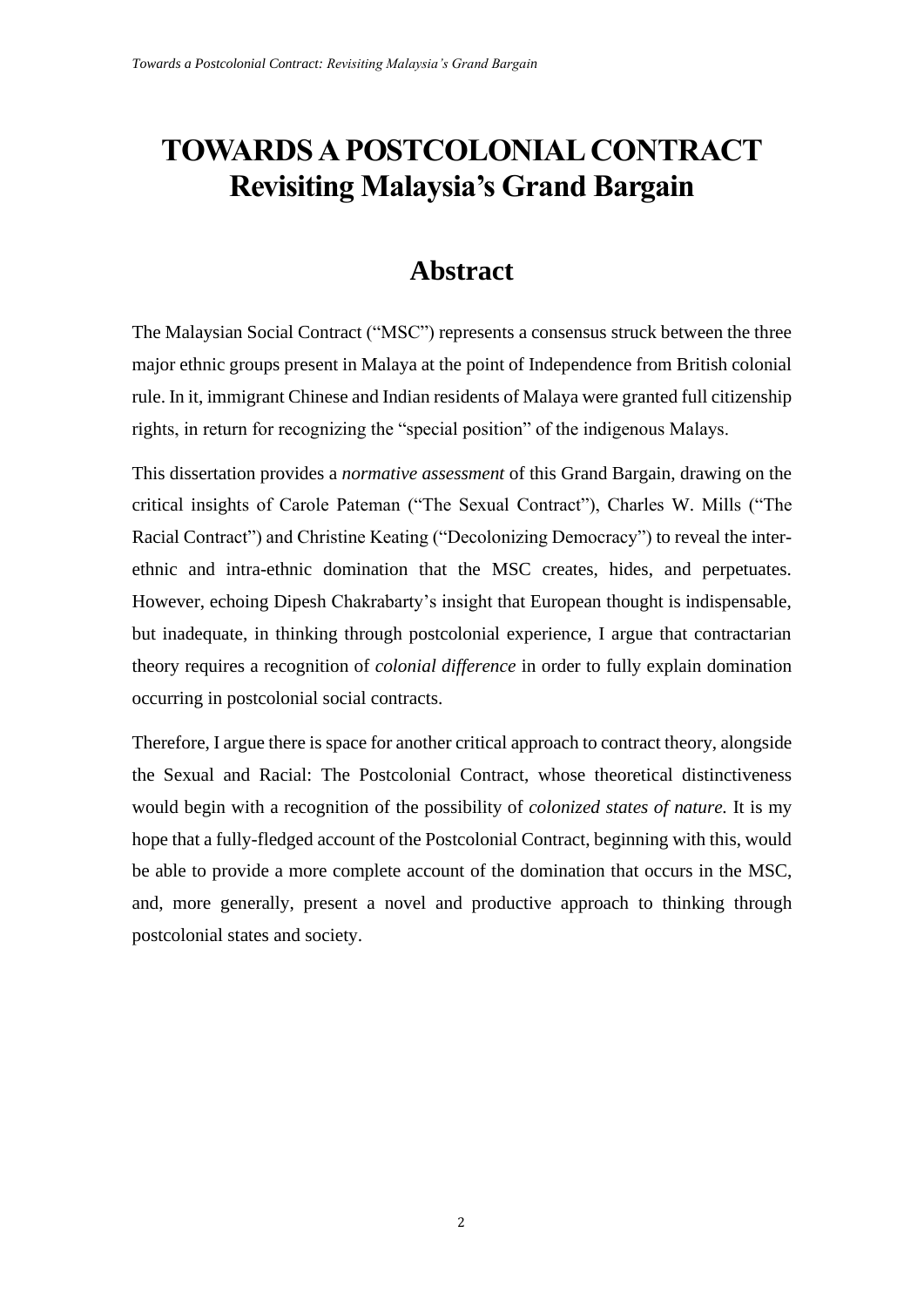## **Table of Contents**

| Inter-ethnic Domination: Legal and Discursive Enforcement of the MSC  13 |  |
|--------------------------------------------------------------------------|--|
| Intra-ethnic Domination: The Monarchy as Protectors of the Malays  18    |  |
|                                                                          |  |
|                                                                          |  |
|                                                                          |  |
|                                                                          |  |
|                                                                          |  |
|                                                                          |  |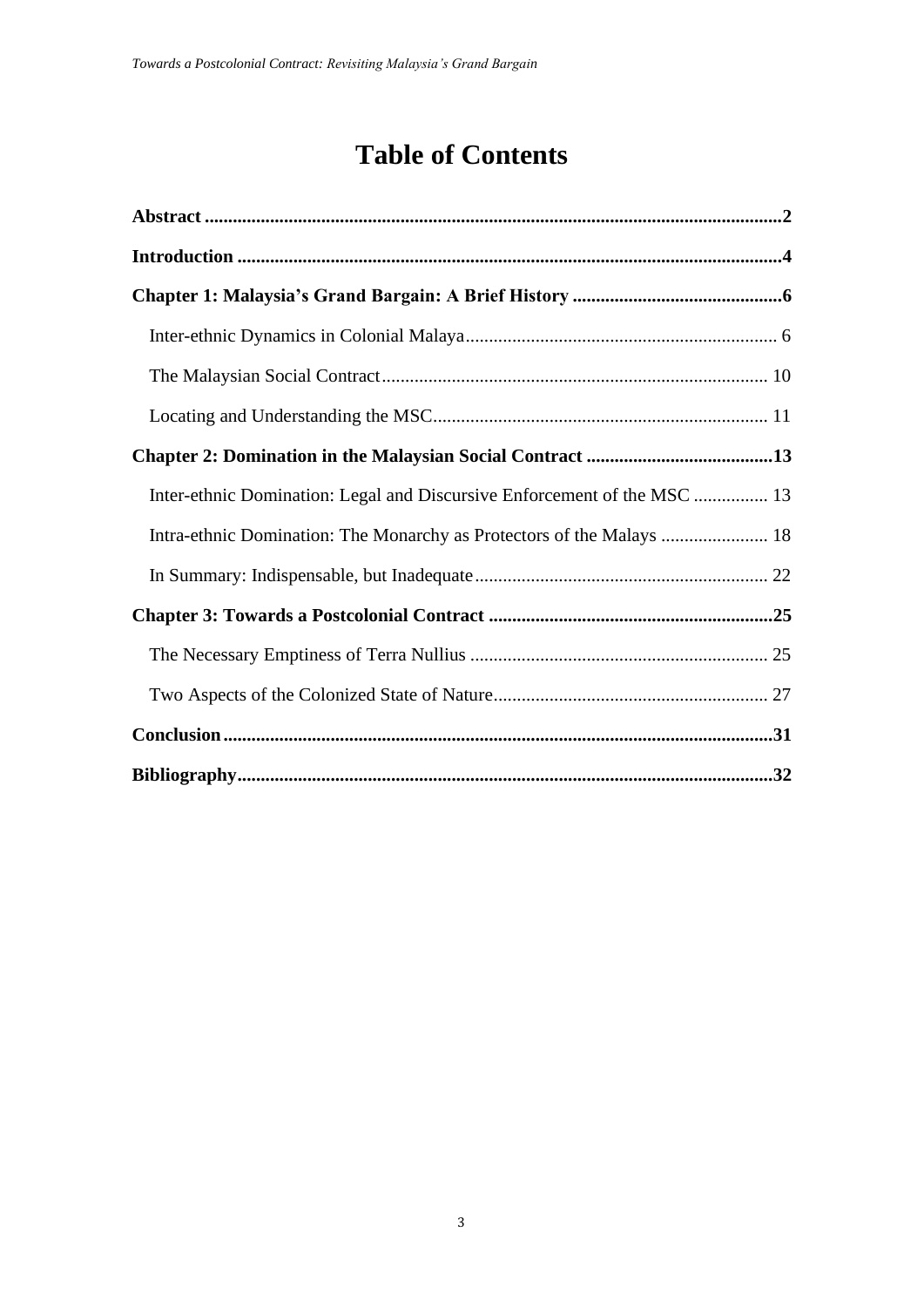## **Introduction**

<span id="page-3-0"></span>In this dissertation, I aim to provide a normative assessment of the Malaysian Social Contract ("MSC"), using the insights of critical contract theory. In this, I seek to reveal that enforcement of the MSC in various ways results in domination, understood as unfreedom and injustice, *between* and *within* ethnic communities. This analysis also reveals contractarianism's inadequacy in accounting for colonial difference – which I aim to address by arguing the case for a Postcolonial Contract.

The first chapter outlines the origins and character of the MSC, to provide essential historical and theoretical context for subsequent discussion of its normative consequences. It begins by tracing the contours of inter-ethnic dynamics in Malaya under British colonial rule and ends with how these dynamics led to the formulation of the MSC as it exists today. I then review several academic treatments of the MSC that, I argue, are typical in their failure to treat the MSC as part of a tradition of social-contractarian thought - thereby falling short of examining its normative implications.

The second chapter seeks to rectify this lapse. Drawing on the insights of Carole Pateman, Charles W. Mills, and Christine Keating (whose collective work I call "critical contract theory"), I hope to uncover the domination that is created, hidden, and perpetuated by the MSC. This, I argue, takes place on two levels: *inter-ethnic* (i.e., between ethnic groups) and *intra-ethnic* (i.e., within the ranks of a single ethnic group). *Inter-ethnic* domination stems from legal and discursive enforcement of the MSC, manifesting itself in stifled freedom of speech and discriminatory economic policy. However, I argue that a larger injustice is created by the MSC's specific enforcement through the discourse of *Ketuanan Melayu* ("Malay Supremacy"). In this, the citizenship of non-Malays is unjustly presented as inauthentic, precarious, and contingent on the largesse of Malays. *Intra-ethnic* domination, on the other hand, presents itself in the submission and submissiveness of non-royal Malays to the rule and judgment of the Malay monarchy. This domination originates, I argue, from the extra obligation carried by the Malay subject, due to the monarchy's specific constitutional role as their 'protectors'. At the end of this chapter, I make a crucial argument: that while contractarian theory is indispensable for revealing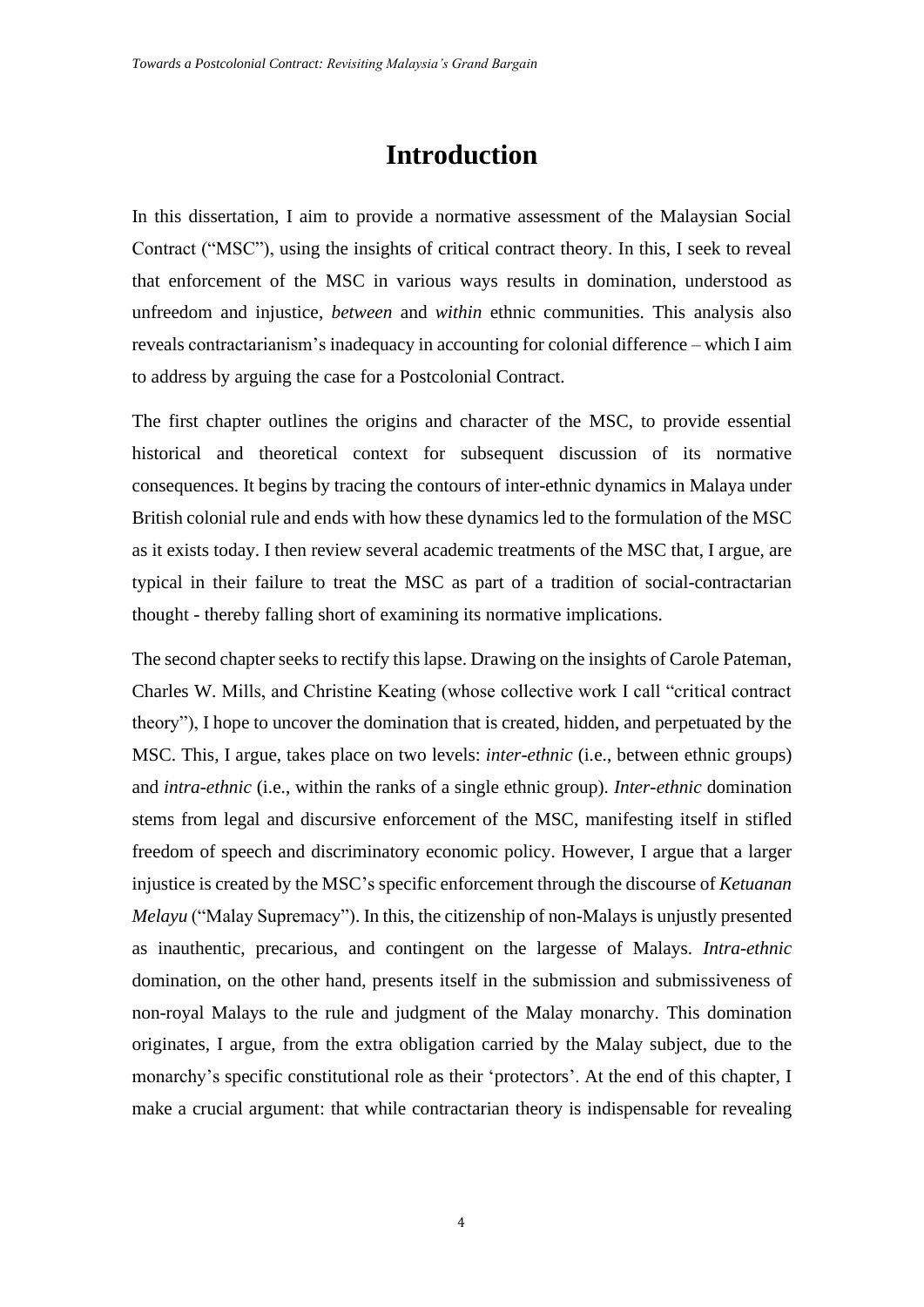domination under the MSC, it is inadequate for its full explanation – thus requiring a recognition of *colonial difference* to cover this lapse.

The third and final chapter of this dissertation therefore represents my contribution to critical contract theory. Here, I argue for a distinctive type of contract, alongside the Sexual and Racial: The Postcolonial Contract. Its theoretical distinctiveness would begin, I argue, with a problematization of mainstream social-contractarianism's idea of 'the state of nature' – recognizing, in its place, the possibility of a *colonized state of nature* that (1) naturalizes colonial inequalities and cultural distortions, and (2) enables the coexistence of domination with formal language of equality and emancipation. It is my view that a fully developed theory of the Postcolonial Contract, beginning with this, will be able to provide a more complete account of the domination that occurs in the Malaysian Social Contract.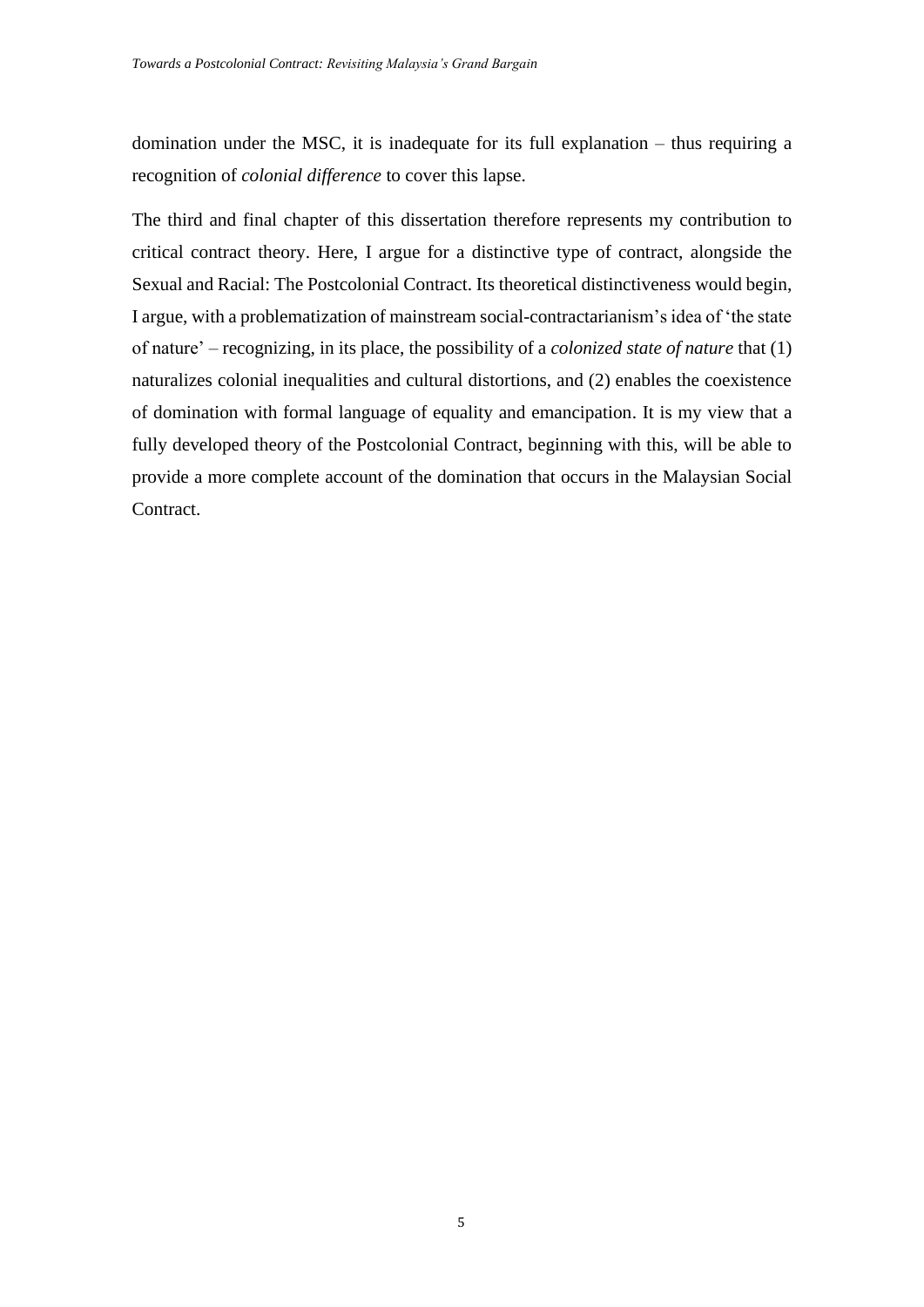# <span id="page-5-0"></span>**Chapter 1: Malaysia's Grand Bargain: A Brief History**

As an account of the origins of the MSC, this chapter begins by describing the key features of inter-ethnic dynamics in colonial Malaya – as both (a) colonially constructed and (b) mutually distrustful. I argue that a shared awareness of these dynamics led to the Malayan founding fathers' specific formulation of their Grand Bargain: as a "social contract" that recognized immigrant Chinese and Indian residents as citizens, and indigenous Malays as possessing an exceptional "special position". Through this contract, ethnic difference is enshrined rather than erased through contractarian language of equality. On this basis, the mutual hostility of the three ethnic groups is thought to be reconciled, enabling a stable consensus on which to build a state.

In the closing section of this chapter, I argue that contemporary readings of this consensus tend to seek to explain it – often not going further than treating the MSC as an interesting case study for students of history, comparative politics, or law. However, it is my view that the MSC's theoretical grounds as a *social contract* – that is, part of a tradition that seeks to theorize, by *contract,* the sovereign's right to rule and the individual's consent to be ruled - warrants an approach that seeks to assess its normative implications.

#### *Inter-ethnic Dynamics in Colonial Malaya*

<span id="page-5-1"></span>The relations between the three ethnic groups in Malaya – Malays, Chinese, and Indians – have been characterised as (a) colonially constructed and (b) mutually distrustful (Gudeman, 2002, p. 139)*.* Taking these insights further, I argue that the former accounts for the predominance of race-based politics in Malaysia. The latter, on the other hand, accounts for the sense that groups in Malaysia cannot be anything *but* racially differentiated. This section will elaborate these points and how they have built the framework that led to the MSC as it is conceived today.

The first insight - that race and race relations are colonially constructed – reveals that the political relevance of ethnic identity and difference is, in fact, a legacy of British colonial administration. The purpose of creating separate "official" administrative categories for non-British residents of Malaya – indigenous "Malays", diaspora "Chinese" and labour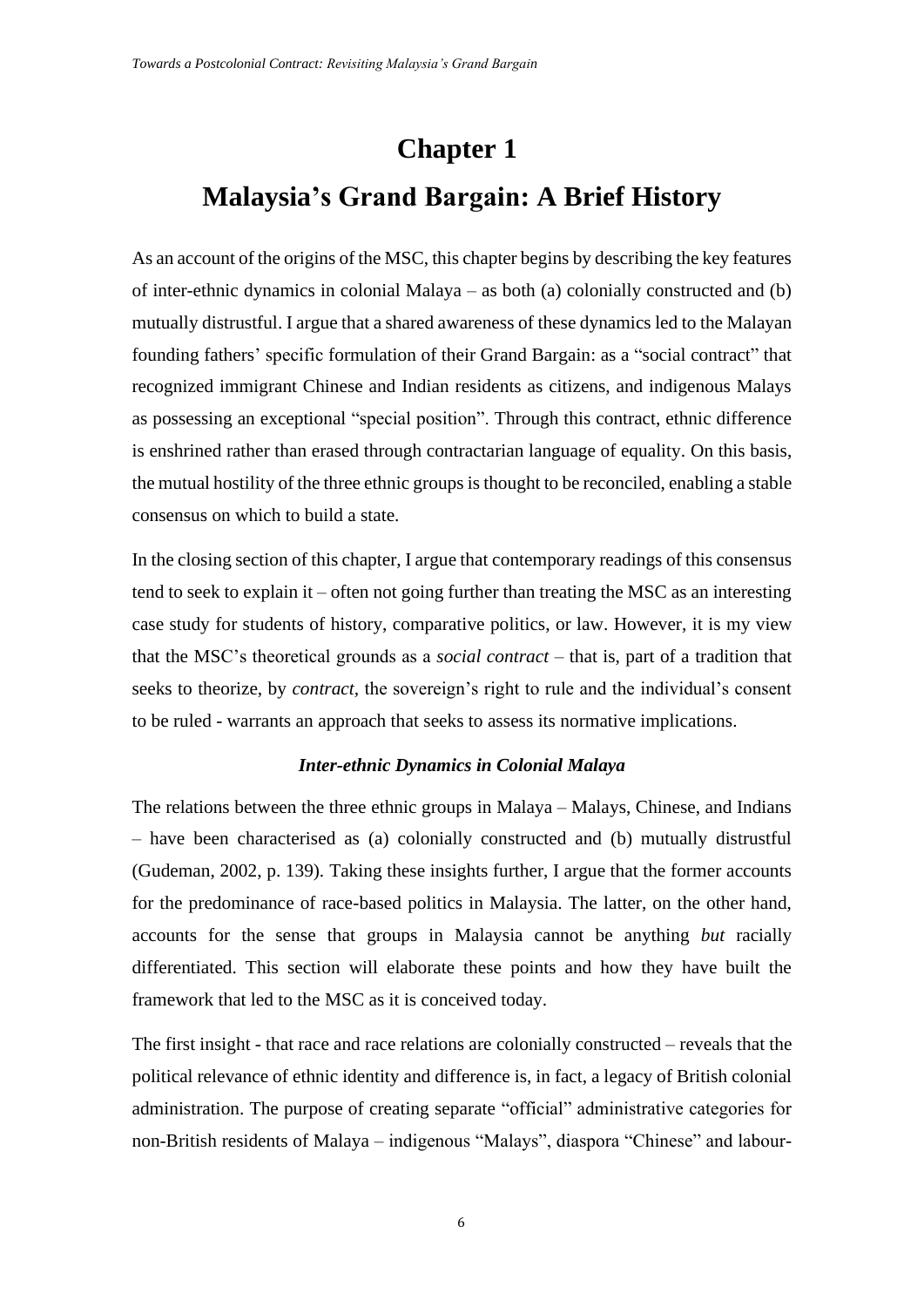migrant "Indians" – was to calibrate state treatment of each community accordingly. For instance, the Malays, owing to their status as indigenous natives, were subject to a unique 'Anglo-Muslim<sup>1</sup>' law, administered through separate Islamic *syariah* courts (Moustafa, 2018, pp. 37-38), as well as *adat,* Malay customary law headed by Malay kings ("kerajaan<sup>2</sup>"). Non-Malays, however, were subject to different legal systems - or else, their own customs and traditions. The British colonial state's policy of differentiated treatment exacerbated a conflation of ethnic identity with political recognition, resulting in the accelerated ideological construction of a Malay ethnic group, possessing a "Malayness" that was defined by setting their own differentiated political culture and legal structures – *syariah, adat*, and *kerajaan* – in contrast to other, non-Malay minorities (Milner, 1998, pp. 158-159).

This ideological hardening of the lines between the communities led to the sense that each group's political needs were fundamentally different: resulting in the belief that only a Malay (or a Chinese, or an Indian) could truly represent the Malays (or the Chinese, or the Indians). From this, ethnic identity began to operate along a *political* axis, and the roots of Malaysia's predominantly race-based logic of formal politics began to take shape: in the formation of political parties that were internally diverse ideologically, but ethnically uniform, such as  $UMNO<sup>3</sup>$  for the Malays,  $MCA<sup>4</sup>$  for the Chinese and  $MIC<sup>5</sup>$  for the Indians – each one basing their respective appeal on the idea that only they, as Malays/Chinese/Indians themselves, could authentically represent Malay/Chinese/Indian interests.

The second insight perceives the three major ethnic groups as inherently *oppositional*. Some of this derives from economic competition between poor, rural Malays, and affluent urban Chinese merchants. Other major axes for confrontation were culture and religion –

 $<sup>1</sup>$  A British-led codification of Malay-Islamic law through English jurisprudence, that was wholly different</sup> from Malay customary or classical Islamic law. Per Moustafa: "*The law was "Anglo" in the sense that the concepts, categories, and modes of analysis followed English common law, and it was "Muslim" in the sense that it applied to Muslim subjects*." (Moustafa, 2018, p. 38)

<sup>2</sup> "*Kerajaan*": the Malay word for government, literally meaning "the condition of having a *raja* (king)" – suggesting that government in Malay always means a royal polity (Milner, 1998, p. 160), (Milner, 2008, pp. 66-67) also (Smith, 2006, p. 125)

<sup>&</sup>lt;sup>3</sup> United Malays National Organization: set up as a party for Malay nationalism.

<sup>4</sup> *Malaysian Chinese Association*: set up for the Chinese community as a moderate nationalist counterweight to the Malayan Communist Party.

<sup>5</sup> *Malaysian Indian Congress*: a party that sought to provide an nationalist electoral voice for the predominantly Tamil community.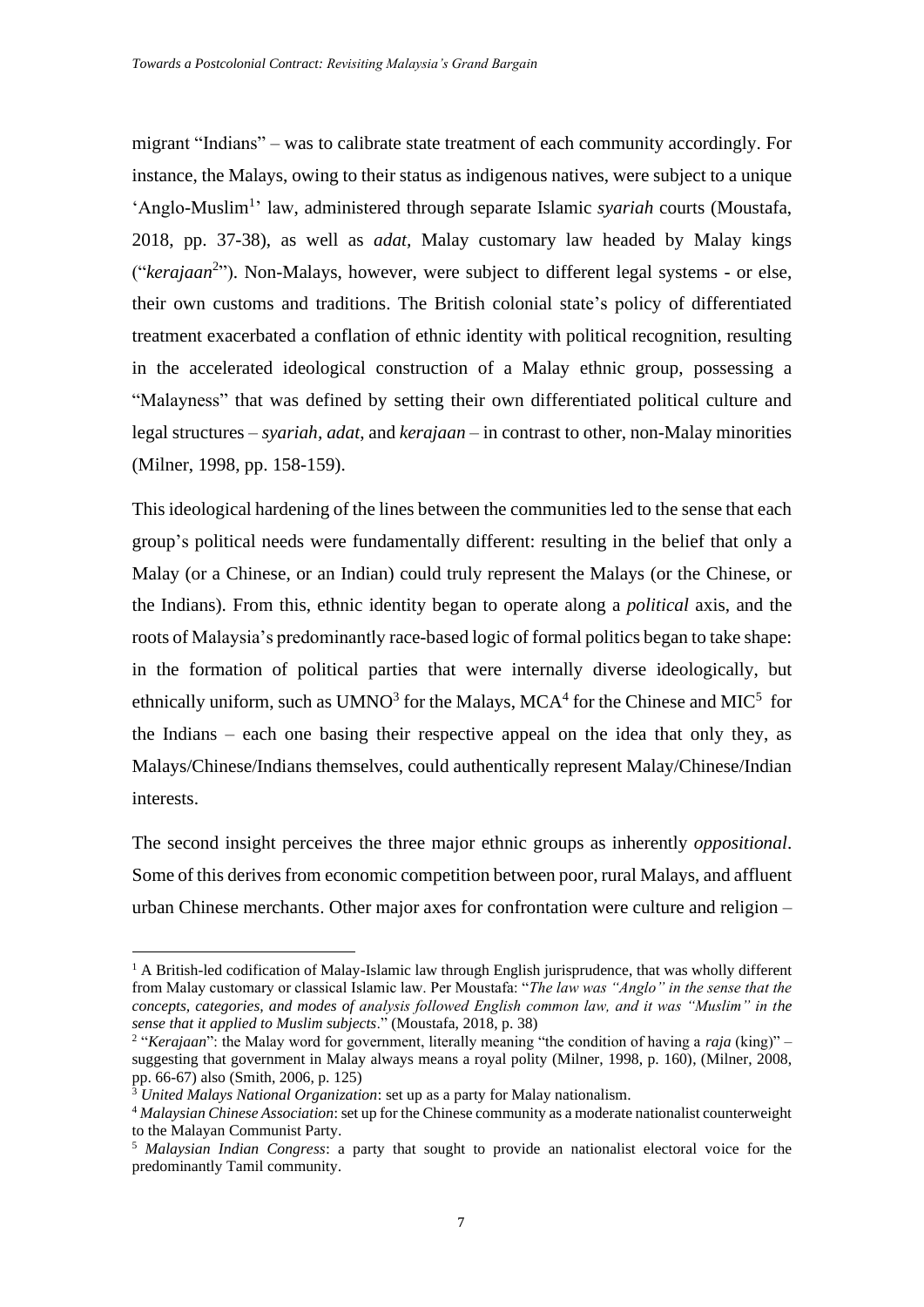Malays, for example, are overwhelmingly Muslim and therefore refrain from pork and alcohol. No such taboos were observed by the predominantly Buddhist Chinese and Hindu Indian communities. As a result, the three races rarely lived in close proximity, fuelling the sense that three groups were deeply incompatible. But, in no area is the sense of mutual distrust more apparent than in the issue of the Malays' 'special position.' Owing to their indigeneity and numerical majority, Malays have historically seen themselves as the only 'true' Malayans, meriting a 'special position' relative to immigrant non-Malays. This is apparent in the term used by Malays to describe themselves, *Bumiputera* ("sons of the soil"), signalling a special right that is seen as inherent, ancestral, and exclusive  $$ one that is to be protected at all costs, especially from interloping immigrants.

Thus, the basic stances of the three major ethnic groups in relation to each other have come to be accepted, even by Malayans themselves, as implacably confrontational. Every aspect of public life – political, cultural, economic – was understood as taking place against a backdrop of irresolvable rivalry between the Malay, Chinese and Indian communities. This results in the sense that society in Malaysia could not be understood as anything *but* ethnically divided, because mutual incompatibility across multiple planes precludes any possible cross-ethnic unity.

British colonial administrators did not hesitate to exploit these divisions to advance their own extractive industries (e.g. tin mining, rubber plantations). Honed through experience in India, their strategy of divide-and-rule managed to forge a semblance of inter-ethnic stability in Malaya, turning it into one of the Empire's most valuable sources of primary goods (Levine, 2007, p. 99). However, when the British prepared to vacate the Straits colonies in the wake of the Second World War, 'self-government' for Malaya was suddenly imminent. At this moment, the Malayan "founding fathers" - a multiracial collection of elite men, united as much by nationalism as by their own cultural affinities with England - found themselves poised to take over the levers of state.

However, making sense of this transition to self-government presented a problem. As these men did not have recourse to British colonial ideology, they could not, for example, plausibly justify their government on the colonial principle of "civilizing" Malayan savages. There was consequently a need for a new ideological foundation on which their mutually hostile communities could continue to cooperate in the absence of a mediating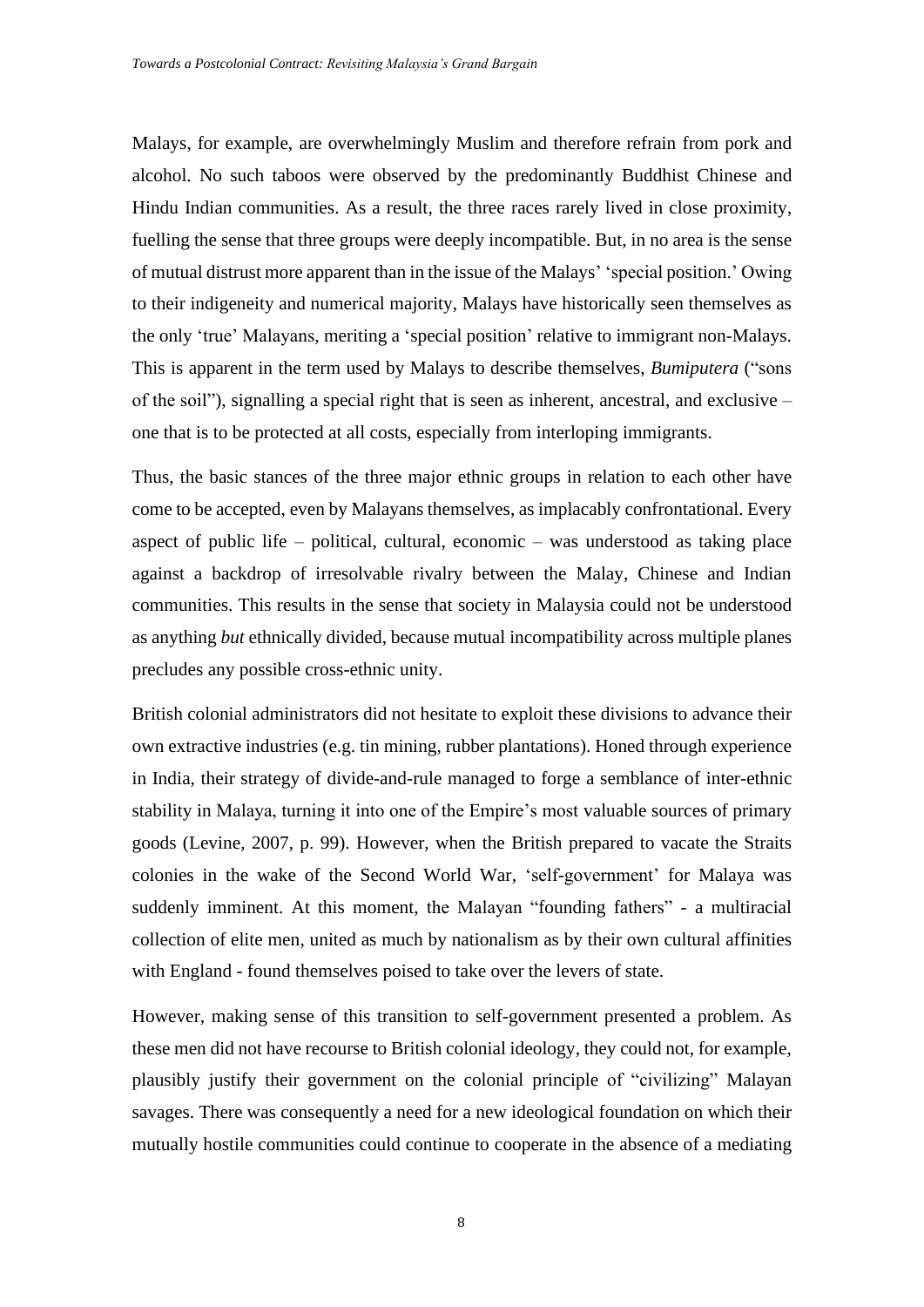(if foreign) arbiter. As the social and political elites of their respective ethnic groups, the founding fathers initially seemed well-placed to forge a 'national unity' based on their shared understanding of Malayan inter-ethnic dynamics. However, at the eve of Independence, the construction of this unity was complicated by the fact that nationalism meant different things for each group. For the Malay community, nationalism was imbued with a kind of conservativism, in their demands for a state that recognized their exclusive ancestral rights: Malaya as *Tanah Melayu* ("the land of the Malays"). For the Chinese community, in an awkward position due to their perceived collective responsibility for the outlawed Malayan Communist Party<sup>6</sup>, nationalism presented a chance of rehabilitation as loyal citizens of an independent Malaya. For the Indian community, nationalism was a vehicle for anti-British sentiment, partly inspired by India's struggle for independence (Andaya & Andaya, 1991 (1982), p. 250), and, for some, it also meant emancipation and equality after their experience as imported indentured labourers (Andaya & Andaya, 1991 (1982), p. 179).

These divergent conceptions of nationalism led to the cracks that appeared in British-led discussions for a self-governing Federation of Malaya. Malays were nervous that their special position as 'rightful owners' of Malaya would be diluted by an influx of new non-Malay citizens. On the other hand, Chinese and Indian people worried that without formal and equal citizenship rights, they would forever be "less than" the Malays. This tension was evident in the Reid Commission's report on the Malayan Constitutional Commission, which devoted a substantial portion of a chapter titled "Fundamental Rights" to an (ultimately unsuccessful) attempt to reconcile the desire for universal equality with demands for protection of the Malays' "special position". (Federation of Malaya Constitutional Commission, 1957, pp. Para. 163-165). Thus, the conundrum: how could the Malay community's "rights" be reconciled with the citizenship demands of the Chinese and Indian communities?

<sup>6</sup> Whose membership was largely Chinese (Andaya & Andaya, 1991 (1982), p. 252)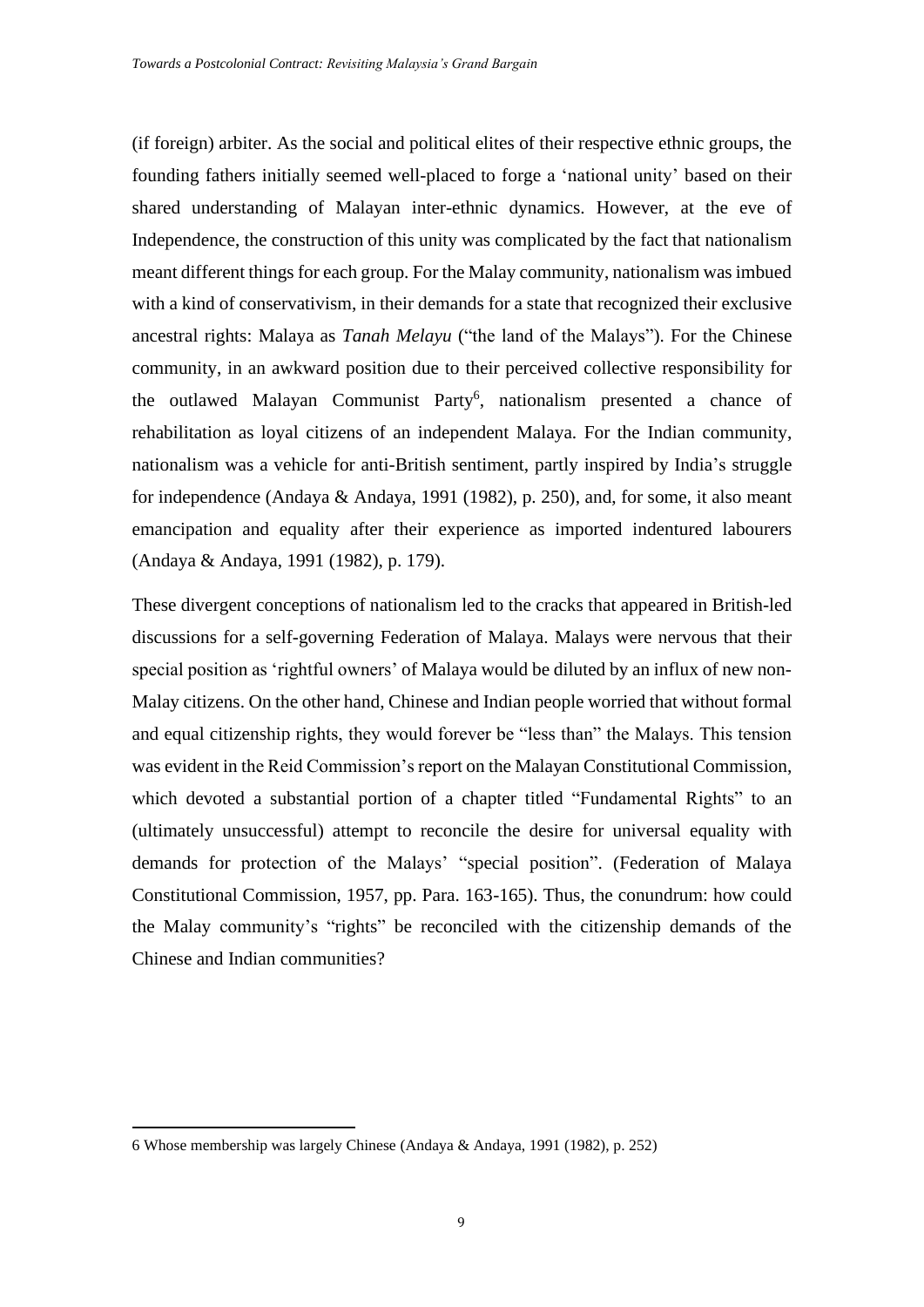#### *The Malaysian Social Contract*

<span id="page-9-0"></span>The Malaysian Social Contract answered this question, satisfying the demands of the three communities and forming a consensus on which the work of state-building could commence. In its most basic and popularly repeated form, the MSC is articulated as a mutual concession by the three ethnic groups: Chinese and Indian residents of Malaya would be granted citizenship<sup>7</sup>, and the "special position" of the Malays as the indigenous people of Malaya would be recognized. The underlying logic of the MSC was therefore not to resolve difference by assuming the basic equality of all individuals regardless of race, as would be typical in other constitutional polities. Rather, it resolves this tension through the candid recognition that individuals can be, and are, inherently different – with this difference always tracking with ethnicity.

The groundwork for the MSC was laid in the experience of the Alliance coalition's success in the 1955 Malayan Federal Legislative Council Elections – resulting in their views being given prominence in the British-led framing of the Malayan Federal Constitution (Andaya & Andaya, 1991 (1982), p. 261). In these, the first Malayan elections of this scale, UMNO, MCA and MIC - the three largest race-based parties (each led by a man who would later be called a founding father) – ran together as the "Alliance". Each party agreed not to contest where another had a better chance of winning. This strategy was bound to succeed in a country where constituencies were heavily segregated by race, and the Alliance easily dominated the outcome, winning 81% of the vote and 51 out of 52 contested seats (Andaya & Andaya, 1991 (1982), p. 261). This electoral triumph reinforced the notion among the Alliance leaders that reconciling the confrontational stances of their respective constituencies could only be done by mutually recognizing ethnic difference, rather than by erasing or minimizing it in favour of civic equality or ideological/programmatic unity – resulting in this logic underpinning the MSC as articulated above.

<sup>7</sup> Subject to certain conditions, such as residence in Malay of at least 15 out of the past 25 years, a declaration of permanent settlement, and a competence in Malay or English (Andaya & Andaya, 1991 (1982), p. 256)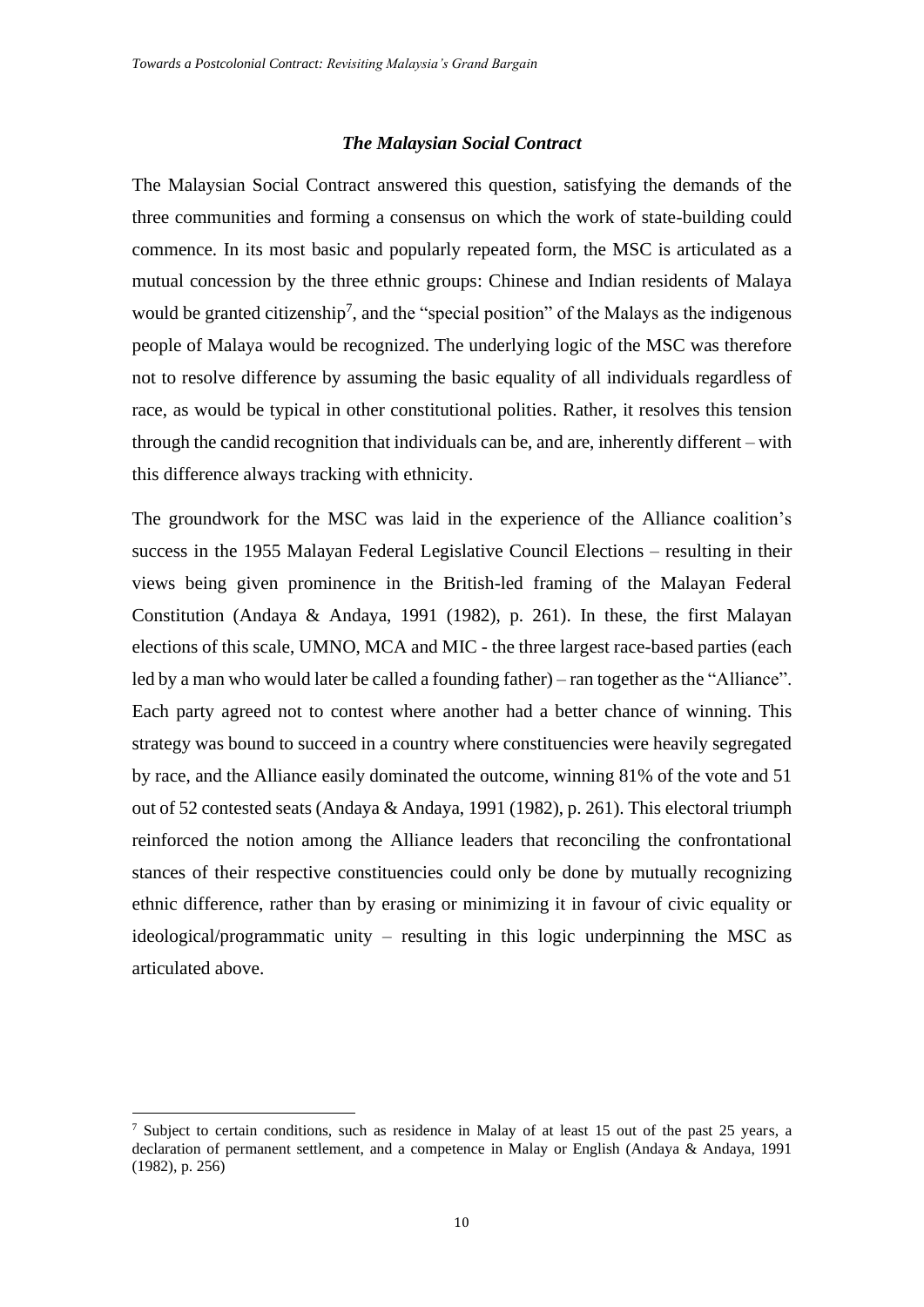#### *Locating and Understanding the MSC*

<span id="page-10-0"></span>The Malaysian Social Contract is not, properly speaking, an official document. It does not exist in a codified or unified form, unlike, say, a constitution or discrete pieces of legislation. Rather, its presence is felt in fragments: scattered in Articles throughout the Federal Constitution, in state economic policy (such as the New Economic Plan), or in political discourse.

However, despite the lack of a definitive consensus on its exact location and nature, academic treatments of phenomena that can be credibly understood as the MSC do exist. For example, Karl von Vorys provides a narrative of the MSC as a historically and politically contingent "Constitutional Contract", its uniqueness resulting from arduous negotiations between indigenous communal groups and a fading colonial establishment (Vorys, 1975, p. 105). Alternatively, William Case offers the MSC as an explanation of the stability of the Malaysian regime, articulating it as a consociational bargain of "consensual elite unity" (Case, 1996, p. 83). Finally, Tamir Moustafa picks up on the MSC's ethno-religious element – the conflation of Malay and Islamic identity – arguing that it has caused the Malaysian "judicialization of religion," (Moustafa, 2018, pp. 1-2) where ostensibly 'neutral' institutions, such as courts of law, are co-opted for specific, ethno-religious causes. These treatments do not use the exact phrasing of the "Malaysian Social Contract", but I contend that they all seek to theorize the MSC using the tools of history, political science, or law.

Despite this academic attention, none of the above approaches treat the MSC as a serious object of critical analysis in itself, nor do they seek to assess its normative implications. This, I argue, is because the MSC is not recognized in these readings as part of the tradition of thought pioneered by the likes of Hobbes, Locke, and Rousseau, refined by Rawls and, more recently, criticised by Pateman, Mills and Keating. I believe there are several compelling reasons for counting the MSC as part of this social-contractarian tradition, and, therefore, that it ought to be approached with the same normative rigour as its European counterparts.

The first reason is in Pateman's observation that social contracts provide a basis for *sovereign legitimacy* (Pateman, 1997 (1988), pp. 1-2). The MSC certainly does this. Like all social contracts, it provides a basis on which the sovereign – the Malaysian state –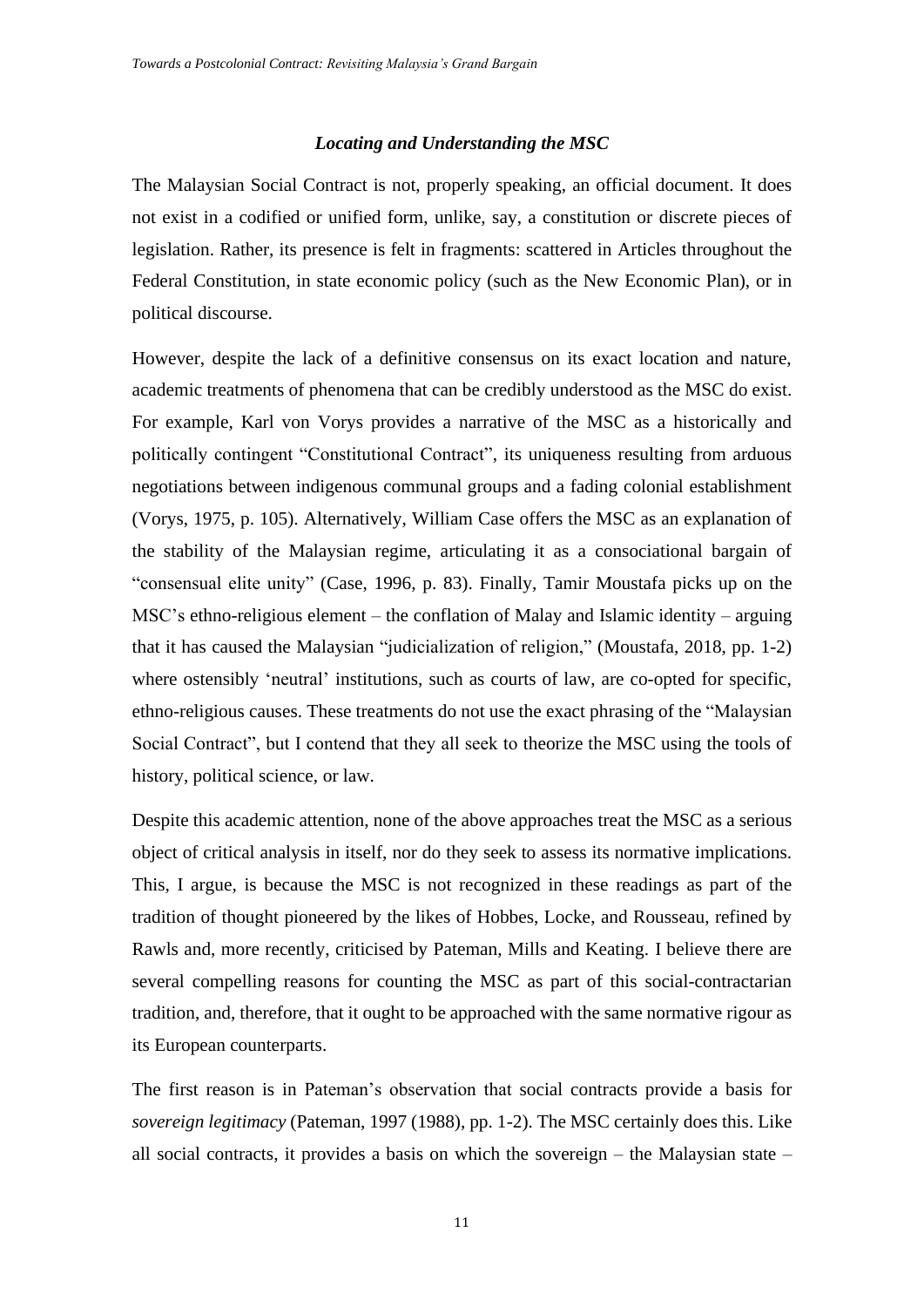acquires the right to rule over citizens. Since the MSC represents a consensus between the Malays, Chinese, and Indians, a state which recognizes and enforces its terms therefore possesses legitimacy through the implied consent of all three groups. Secondly, Mills comments that the social contract is "*classically voluntaristic, modelling the polity on a basis of individualized consent*." (Mills, 1999 (1997), p. 81). The MSC fulfils this criterion as well: firstly, by claiming that each of the three ethnic groups had voluntarily consented to the MSC. Secondly, this consent is individualized, because citizenship rights are not granted to groups, but to individuals. Therefore, the MSC, like any other social contract, creates an individualized obligation for every member of each group to obey the sovereign – even if the sovereign prescribes a special position to the members of one group over others. For these reasons, a compelling case can be made for understanding the MSC as part of the social-contractarian tradition. This, I argue, enables a normative assessment of the MSC that unmasks the domination that it creates, hides, and perpetuates.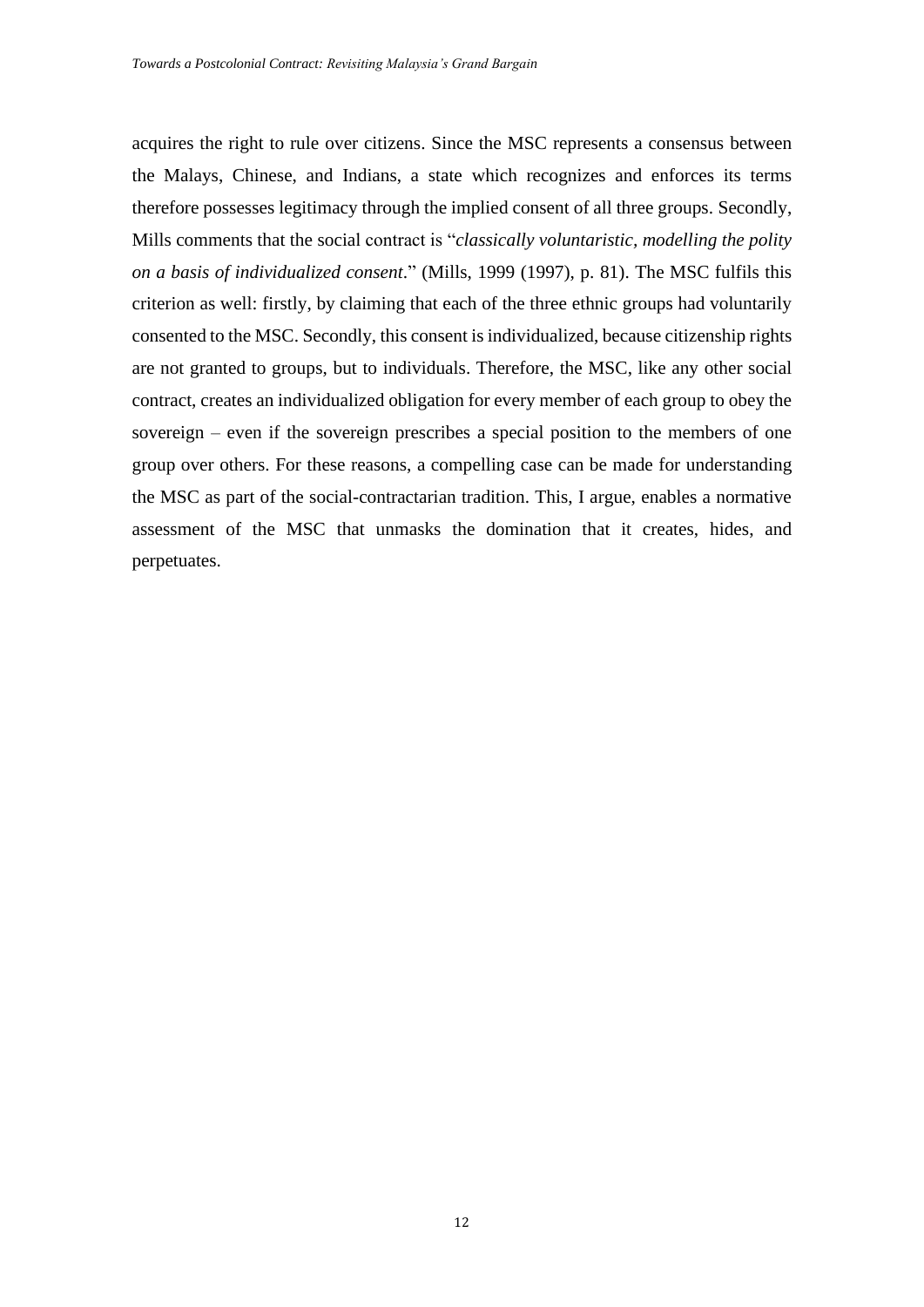# <span id="page-12-0"></span>**Chapter 2: Domination in the Malaysian Social Contract**

This chapter seeks to reveal the domination that is created, hidden, and perpetuated by the MSC. I borrow my methods and definition of contract-enabled domination from Carole Pateman and Charles Mills, who write in their joint volume *Contract and Domination* that their work is a *descriptive* and *normative* effort to "*characterize and condemn societies of gender and racial domination as unfree and unjust.*" (Pateman & Mills, 2007, p. 4) **(emphasis added)**

Thus, in revealing domination in the MSC, I seek to describe its two faces: (1) the unfreedom of individuals and groups, despite the wider narrative of freedom that is it ostensibly guarantees, and (2) the injustice of unequal treatment of individuals or groups based on ethnicity, despite a premise of the social contract being the assumed political equality of all. I argue that instances of this unfreedom and injustice occur on the following two levels:

- *i. Inter-ethnic domination*: non-Malays are dominated by Malays, evidenced by (a) unequal political and economic rights, and (b) the perception that non-Malay citizenship is contingent on the largesse of the Malays.
- *ii. Intra-ethnic domination*: within the Malay community*,* non-royal Malays are dominated by the Malay monarchy, evidenced by the Malay subject's submission, and continued submissiveness, to the rule and judgment of their kings.

## *Inter-ethnic Domination: Legal and Discursive Enforcement of the MSC*

<span id="page-12-1"></span>Revealing the inter-ethnic domination that occurs under the MSC requires an investigation of its enforcement, which I argue occurs along two axes – *legal* and *discursive*. *Legal* enforcement of the MSC is generally done in two ways, what I call *negative* and *positive* enforcement. *Negative legal enforcement* occurs through the stifling of speech perceived as a threat to the Malay special position. An example of this is the enforcement of the Sedition Act 1948 and, before its repeal, the Internal Security Act 1960 ("ISA"). Under the terms of these laws, public discussion about issues that might harm "social harmony and national unity" are off limits, on pain of criminal charge. While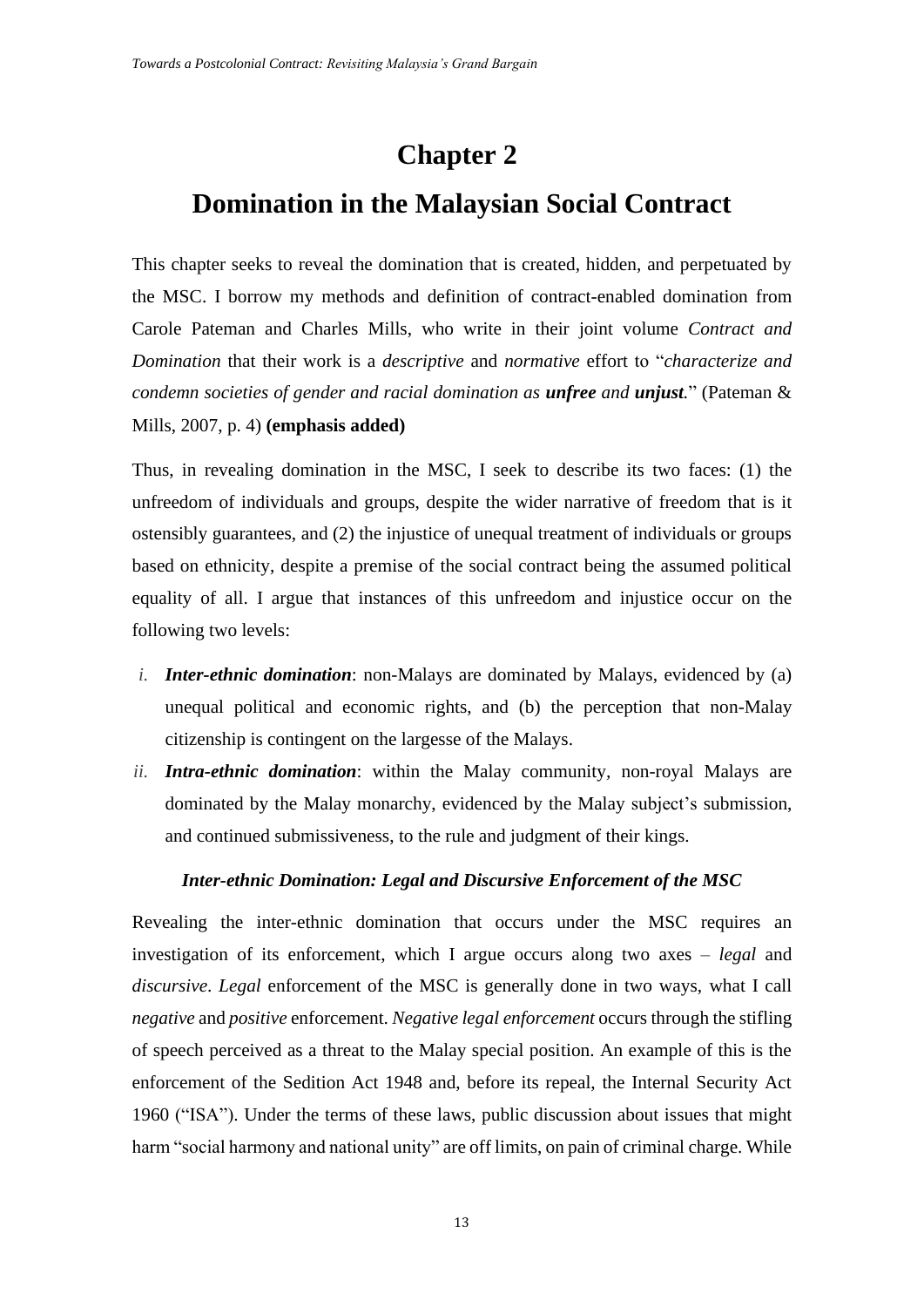these laws ostensibly apply to any kind of hate speech or slander, in practice the only topics that are considered off limits are the terms of the MSC: i.e. the special position of the Malays, Islam, or the Malay royalty (Chin, 2018, pp. 178-179).

The role that these laws perform in the MSC merits comparison to the coercive apparatus of the state in the Racial Contract. Mills argues that these apparatus – e.g., the police and penal system – act as enforcers of the Racial Contract, working "*both to keep the peace and prevent crime among the white citizens, and to maintain the racial order and detect and destroy challenges to it*" (Mills, 1999 (1997), p. 84). The Racial Contract reveals that "race-blind" criminal legislation is, in practice, always enforced solely according to the terms of white people - disproportionately affecting and harming people of colour. A similar dynamic can be traced in the MSC. The Sedition Act and ISA sought to criminalize harmful speech, presumably to maintain an overall level of inter-communal peace. But, in effect, the only speech judged 'harmful' is that which is perceived as questioning the Malay community and their special position. This is domination by any measure: both in the unjust understanding of 'harm' solely in Malay terms, and in the outsize role of Malays in deciding (1) what constitutes 'criminal' speech, and (2) the parameters of acceptable public discourse.

*Positive legal enforcement* is the reverse of this, entailing the formulation and implementation of policy ideologically couched in the MSC. This is typically the case for affirmative action designed to increase Bumiputera welfare or economic participation. An example of this was Malaysia's New Economic Policy ("NEP"), introduced in 1970 in the wake of the worst inter-communal clashes in Malaysian history (i.e., the incidents of 13<sup>th</sup> May 1969<sup>8</sup>). The NEP had two prongs: "*poverty eradication regardless of race*" and "*restructuring society to eliminate the identification of race with economic function*". (K. S., 2004, p. 1). The policy was an earnest effort to address real concerns about the concentration of wealth and economic power in the hands of a single ethnic community (the Malaysian Chinese), and the inter-communal resentment that it creates $^9$  (K. S., 2004, p. iii) (Andaya & Andaya, 1991 (1982), p. 289). One can sympathize with an approach that, at least in theory, seeks to promote 'race-blind' poverty eradication. However,

<sup>&</sup>lt;sup>8</sup> A violent and deeply traumatic series of clashes between the Malay and Chinese communities.

<sup>9</sup> A fascinating volume collecting a range of perspectives on the economic power of Chinese ethnic groups in Southeast Asia is listed in the bibliography, edited by Jomo K.S. and Brian C. Folk (K.S. & Folk, 2003).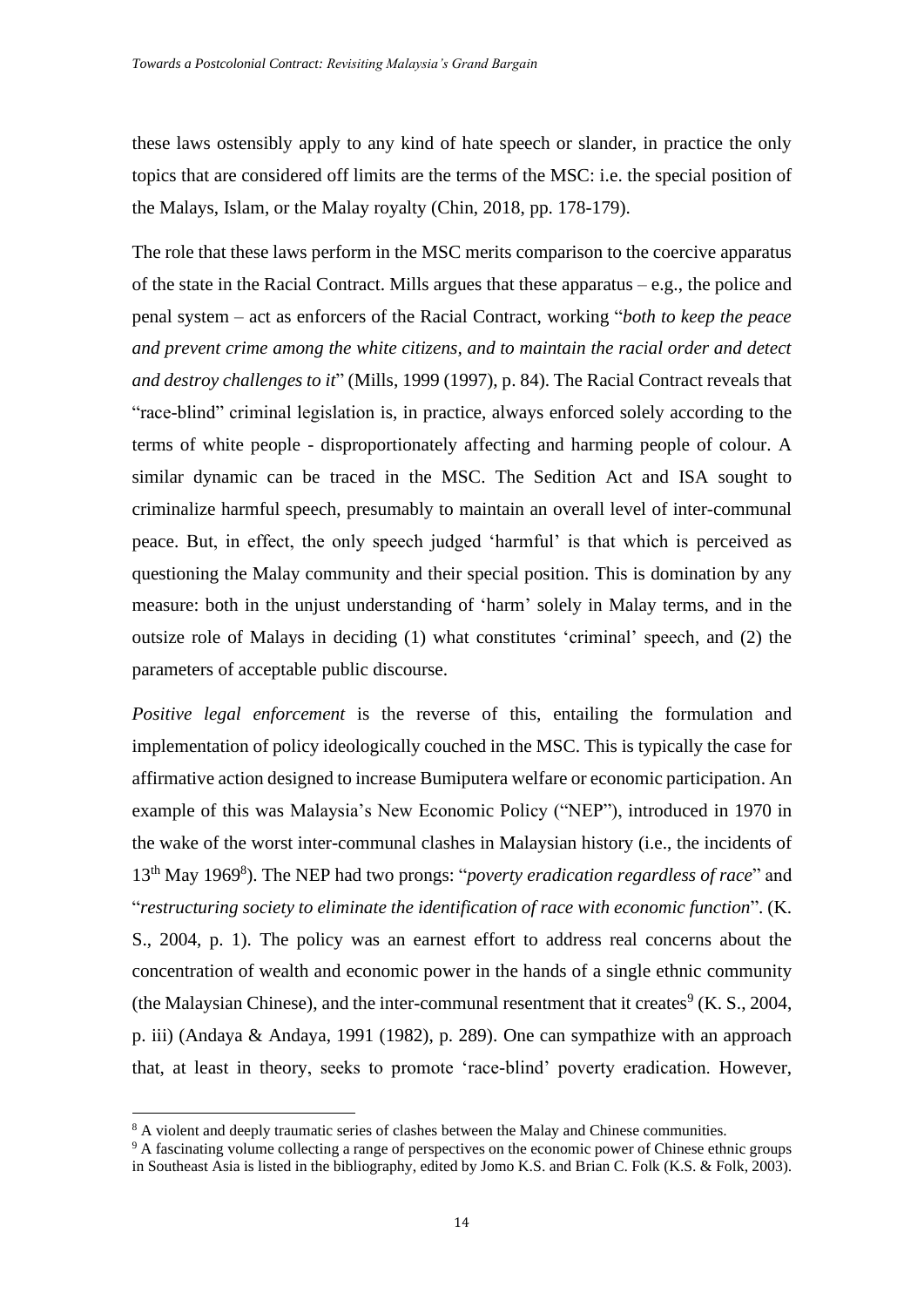despite its race-neutral language, the NEP exclusively featured affirmative action aimed at the Malay community - for example, by requiring Malay quotas for (1) equity ownership in private business ventures, (2) professional employment in lucrative managerial and technical positions and (3) financial aid and state funding for higher education (K. S., 2004, pp. 9-16).

A parallel here can be drawn to Pateman's insight on the contradiction between the social contract's fiction of political equality and the unequal treatment of differentiated groups. As Pateman shows in *The Sexual Contract*, the emancipatory rhetoric of the social contract (i.e. fundamental political freedoms) is severely undercut by the existence of unfree contracts – such as the marriage contract, where the domination of men and subjugation of women is enabled by the enforcement of conjugal rights (Pateman, 1997 (1988), pp. 154-155). In a similar way, the MSC is a form of emancipatory rhetoric – promising the emancipation of Malayans from colonial domination, by granting equal citizenship of an independent nation (even if some had a 'special position'). According to these terms, every Malaysian ought to have an equal right to the privileges of citizenship, including participation in the economic sphere. However, as shown, legal enforcement of the MSC results in policy that actively discriminates against the material interests of certain ethnic groups - resulting in racialized inequalities of economic opportunity.

I now turn to *discursive enforcement*, which I argue relies mainly on the MSC's affinity with ideologies of *Ketuanan Melayu* ("Malay Supremacy"). This affinity has been identified by James Chin, a critic of Malay ethnocentrism, who provides the following account of *Ketuanan Melayu's* overarching narrative:

*The narrative in simple terms is this: the Malay race are the real owners of Tanah Melayu (Land of the Malays), the historical name for Malaya. As the indigenous people of Malaysia, they must dominate politically under the concept of Ketuanan Melayu Islam. Non-Malays can live in harmony in Malaysia, but they cannot have equal political rights and can never hold the top positions in government and key institutions. (Chin, 2020, p. 289)* **(emphasis added)**

He goes on to argue that *"This narrative…"* (*Ketuanan Melayu*)*"… became known as the Malaysian 'social contract'"* (Chin, 2020, p. 289). Thus, Chin identifies a logical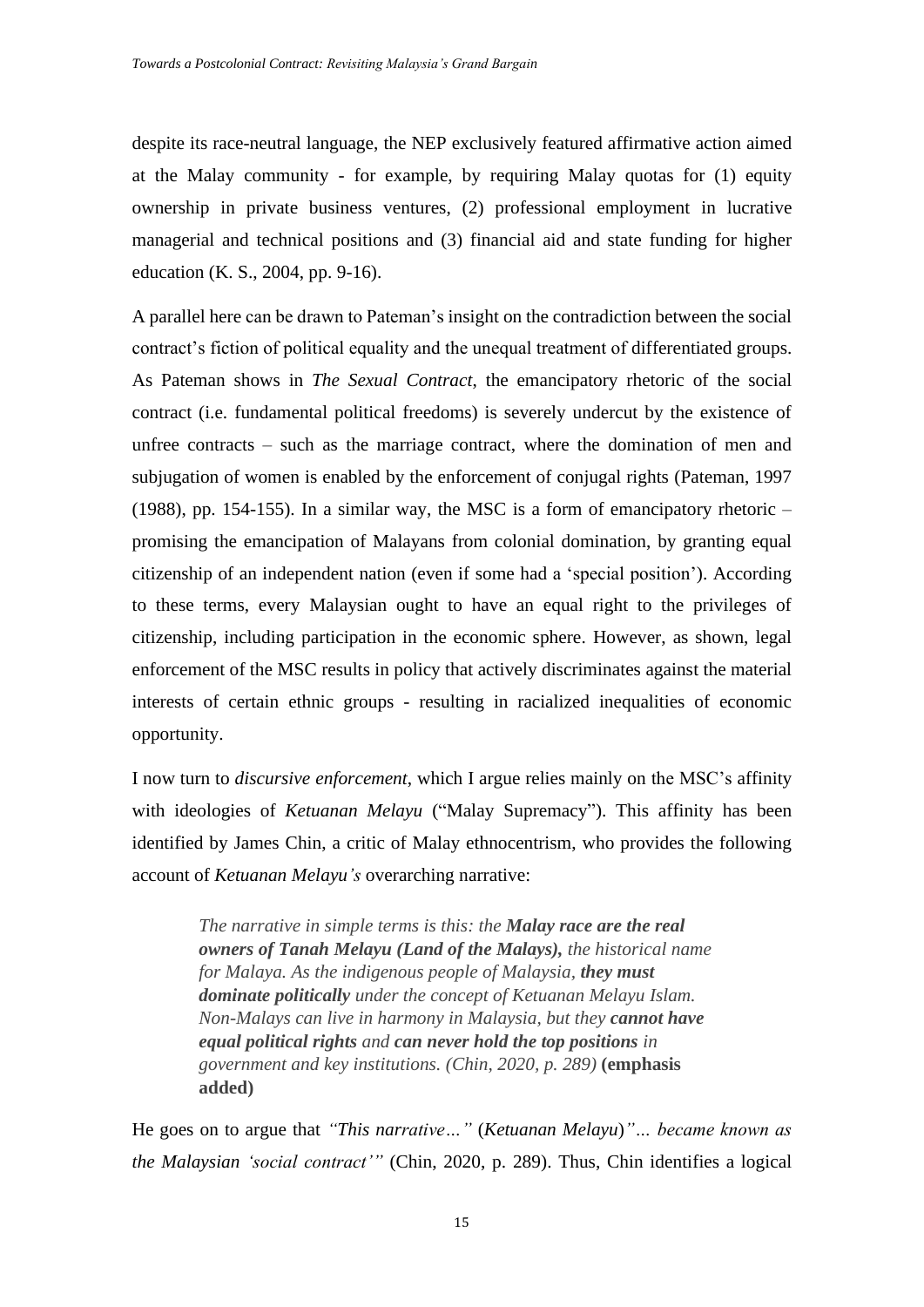coherence between *Ketuanan Melayu* and the MSC, suggesting that the enforcement of the latter, when connected to the discourse of former, results in the domination of non-Malays. Chin then makes a specific claim about the form of this domination: unequal distribution of power, evidenced by the fact that no non-Malay has ever been Prime Minster or chaired key state-linked private institutions (for instance, the national sovereign fund Khazanah, whose chairperson is always the Prime Minister).

While not disputing his general argument, I believe the domination that results from the discursive enforcement of the MSC through *Ketuanan* is, in fact, of a deeper kind than the formal distribution of power. In contrast, I argue that this particular type of domination is more keenly felt by non-Malays in the perceived precariousness of their citizenship rights. As a result, non-Malays are dominated by the need to constantly mitigate this precarity through public displays of recognition and acceptance of Malay privilege, even when doing so goes against their own interests (for instance, by deferring to Malay leadership in policymaking, or self-censorship when facing injustice).

This injustice, i.e. the precarity of non-Malay citizenship, stems from the *Ketuanan* view that non-Malays ought to be *grateful* for the MSC, as it represents the largesse of the Malays in granting citizenship rights to non-Malays in what is rightfully 'Malay' land. Former Prime Minster Tun Mahathir Mohamad provides the exact mechanism of this logic by conceptualizing the MSC as a quid pro quo $^{10}$ .

*"It was to be a quid pro quo arrangement. In exchange for the one million citizenships the non-Malays must recognise the special position of the Malays as the indigenous people." (Mohamad, 2008)*

Hence, under *Ketuanan's* logic, the MSC's terms are immediately collapsed into an agreement between just two groups - i.e. the Malays and the *non*-Malays - thus rewriting the original conception of Malaysian society as a collection of three distinct ethnic groups. Secondly, conceiving the MSC in this way causes it to acquire the status of a *contingent* exchange of privileges: the privilege of citizenship is therefore granted *only as long as* the Malay special position is recognized. This, in turn, applies an *obligation* on the part of non-Malays to hold up 'their end' of the contract.

<sup>10</sup>Malay leaders and successive Prime Ministers have held this view since at least 1986 (Chin, 2020, p. 289).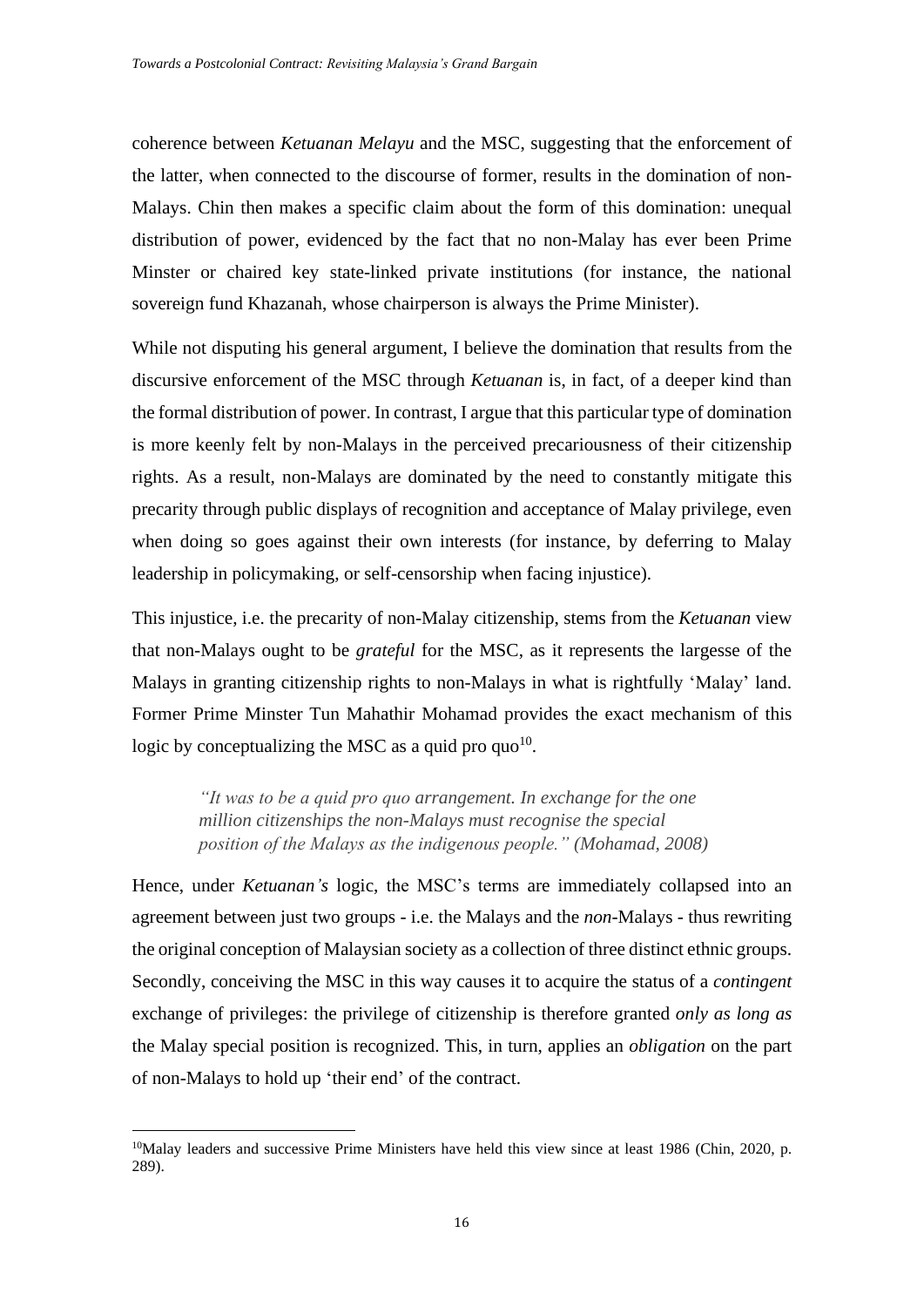The potential for domination is evident when the exact composition of the 'Malay special position' is itself unclear. There is no body of work that seeks to definitively theorize and catalogue the privileges that make up the Malays' 'special position'<sup>11</sup>. Some privileges are clearly part of this, by virtue of their centrality in Malay culture - such as reservation land, Islam's status as official religion, and Malay as the country's official language. However, other privileges are not as bound up with identity, yet still claim a place on the menu of Malay privileges - for instance, Bumiputera affirmative action, which is sometimes cast in terms of equitable economics (e.g. the NEP), rather than as a manifestation of the Malay special position.

The ambiguity of what constitutes Malay privileges therefore means that non-Malays run the risk of retribution for *any* perceived slight against the special position of the Malays, however small or imagined. Non-Malays are expected to walk an invisible tightrope, and any stumble along the way is grounds for the Malay community to denigrate the offender as a lesser citizen. An indication of the dominance of this thinking is apparent, for instance, in the epithets widely used by reactionary Malays to slander non-Malays who are seen as challenging Malay privilege: *pendatang* ("visitors") – i.e., a reminder that they, as non-Malays, were never and can never be full members of the Malaysian *polis,* and that their citizenships are, if anything, temporary and qualified. Hence, the MSC with *Ketuanan* causes the citizenship rights of non-Malays to be seen as inherently contingent and unjustly precarious. This, I argue, is the core political injustice experienced by non-Malays under the MSC, and the precise nature of the domination and unequal political rights resulting from its discursive enforcement.

The advantage of conceptualising the domination of non-Malays in this way is in its potential to refocus the debate on MSC-enabled injustice, away from its effects and towards its deeper causes. In contrast to materialist criticism of the MSC's enforcement on which Chin and other critics tend to focus (i.e. that it results in under-representation of non-Malays at the upper reaches of formal power structures), this argument posits a

<sup>&</sup>lt;sup>11</sup> The first attempt to catalogue these privileges was probably in Paragraph 164 of the Reid Commission's report on the Malayan Constitutional Commission in 1957. However, this report grounded these privileges in tradition – as privileges that have "always been recognized" (Federation of Malaya Constitutional Commission, 1957, p. Para. 164). Thus, the question of cultural or ideological origins for the formation and character of these privileges remains open-ended, allowing for the ambiguity that characterises the "Malay special position" today.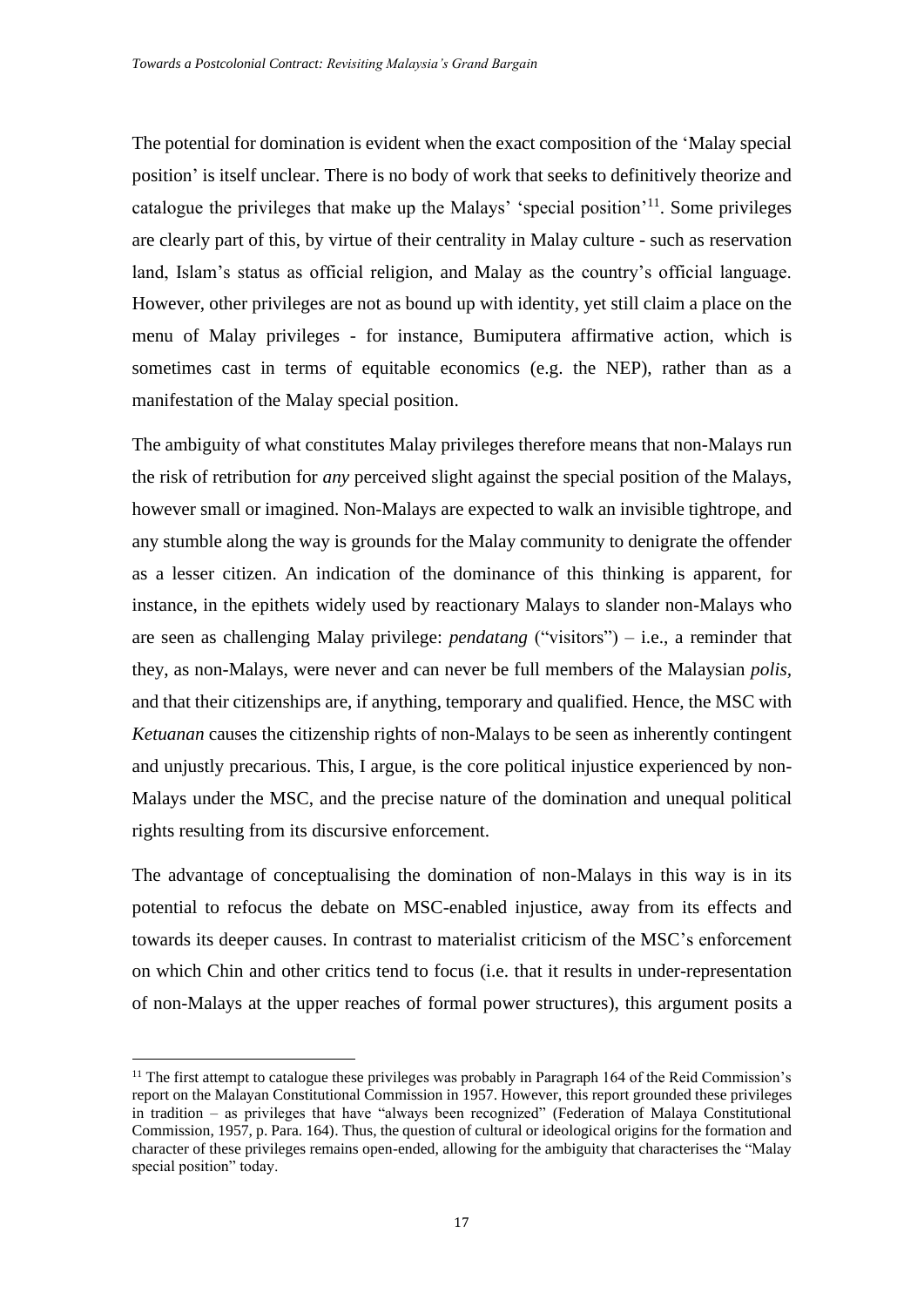deeper, more profoundly damaging injustice that cannot be as easily countered by tokenistic efforts to superficially diversify the ethnic makeups of ministerial Cabinets or private sector boardrooms. The further implication of this argument is that efforts to address domination of non-Malays, in order to have meaningful effects, must necessarily recognise and grapple with *discursive* enforcement of the MSC. It remains to be seen whether contemporary attempts to address inter-ethnic inequality, which rely on liberalnationalist discourses of "national unity" rather than a direct confrontation with *Ketuanan*, will take this step.

#### *Intra-ethnic Domination: The Monarchy as Protectors of the Malays*

<span id="page-17-0"></span>In this section, I seek to reveal the domination that occurs within the MSC even when separated from discourses of *Ketuanan Melayu –* thereby shifting focus towards domination *within* ethnic communities rather than *between* them. A separation of the MSC and *Ketuanan Melayu* becomes possible when the latter is recognized as a selfcontained ideological innovation. The MSC can be plausibly understood as a political bargain involving the *equal agency* of Malays, Chinese and Indians, to form a stable social consensus<sup>12</sup>. Yet *Ketuanan Melayu* is a direct subversion of this conceptualization. It *rejects* the assumed equality of the communities at the point of contract, and fully centralizes and amplifies the role of the Malay community in this story. For this reason, I argue the two narratives can be disentangled. And, by separating the two, it therefore becomes possible to put forward a criticism of the MSC that does not terminate with a criticism of *Ketuanan Melayu*.

Even assuming equal agency between the races and without the discourse of *Ketuanan Melayu*, I argue the MSC continues to create relations of domination, but *within* the Malay community – specifically between the Malay monarchy and the non-royal Malay subject. This domination arises from the constitutionally-defined role of the Malay monarchy as the party *responsible for* the continued integrity of the Malays' special position, creating a dynamic where non-royal Malay subjects must always submit – and remain submissive – to the monarchy's rule and judgment, even in the face of political injustice.

<sup>&</sup>lt;sup>12</sup> As the readings of von Vorys, Case, and Moustafa suggest in the previous chapter.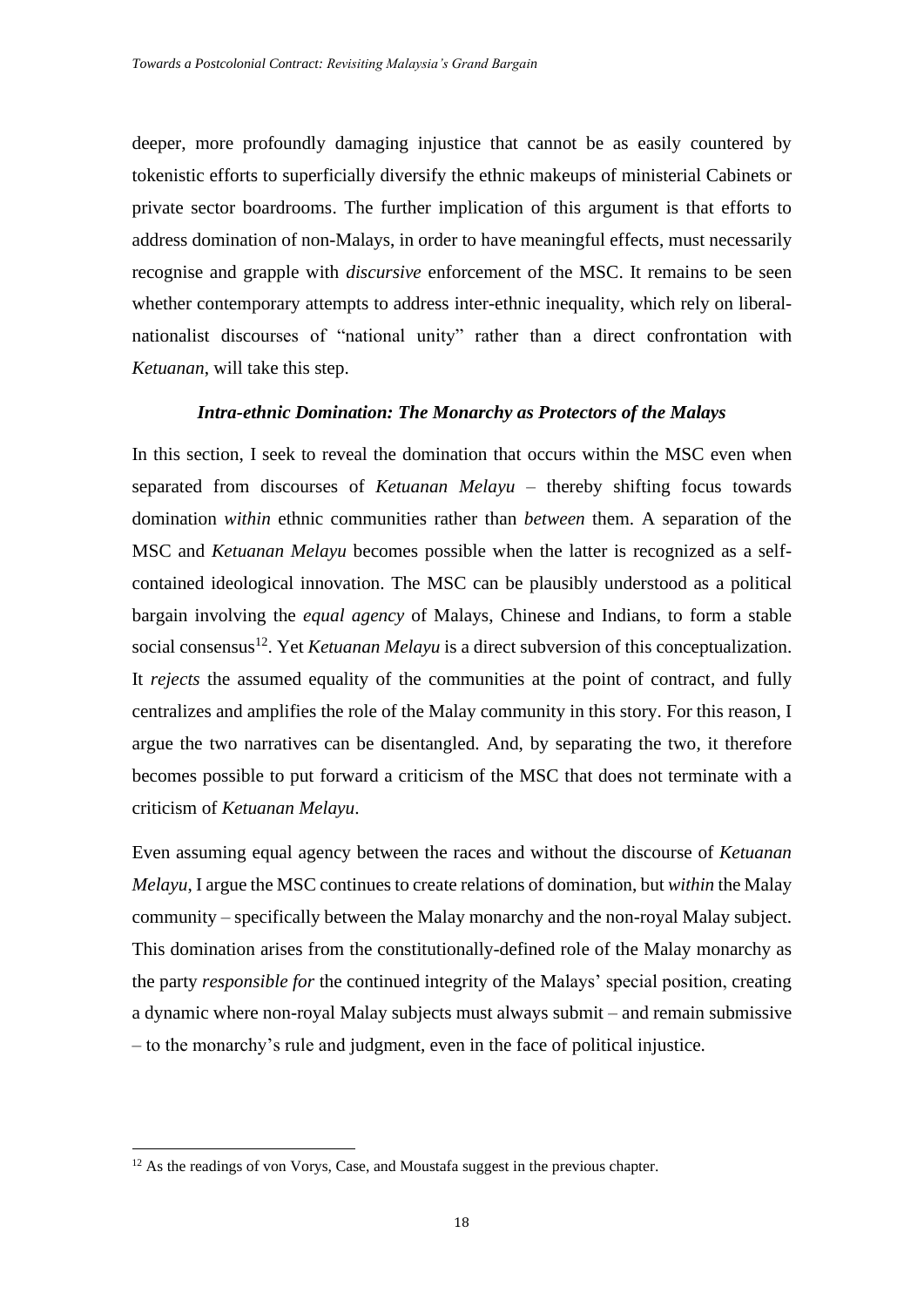This dynamic, I argue, has its basis in Malaysia's colonial experience, in the administrative requirements of the exploitative British colonial administration. Malay society was never as tightly organized as the patrimonial family structures familiar to Europeans, i.e. with clear family units, led by a (male) head who exercised control over decision-making. (Milner, 2008, pp. 188-189). Social leadership roles, when needed, fell opportunistically to village elders, local noblemen or the appointees of hereditary royal houses. It was only with the advent of British colonial rule that the Malays were clearly demarcated into two classes: non-royal Malays and the Malay monarchy. Mirroring the strategies used in India, the British needed an identifiable 'ruling class' in Malaya, to whom 'native issues' could be designated while guaranteeing non-interference in colonial economic activity. The Pangkor Treaty of 1874 set the framework for this: "officially recognizing" a Malay ruler as Sultan of the state of Perak, in return for installing a permanent British Resident whose advice "*on all questions other than those touching Malay religion and custom*" must be "*asked and acted upon*" (Andaya & Andaya, 1991 (1982), p. 155). This "official recognition" of the Malay monarchy had the effect of enabling their inclusion, and the enshrinement of their perceived role, in Article 153 of the Federal Constitution:

*"It shall be the responsibility of the Yang di-Pertuan Agong to safeguard the special position of the Malays"* (Fed. Const., Art. 153).

Article 153 therefore defines the specific role of the head of state – the *Yang di-Pertuan Agong*<sup>13</sup> ("*Agong*") – as one of "*safeguarding*" the Malay special position, thereby directly connecting the Malay monarchy to its continued integrity and, by extension, to the MSC. As head of state, the *Agong* has all the usual constitutional obligations to act as symbolic protector of all Malaysians. However, through Article 153, a constitutional caveat is placed whereby the *Agong* must merge his dual roles as King of Malaysia and King of the Malays – thus, requiring the head of state to actively and personally defend Malay interests, even, if needed, at the expense of (non-Malay) others. And, if the monarchy is seen as providing extra protection, then it follows that Malay subjects

<sup>&</sup>lt;sup>13</sup>The *Agong* himself is always drawn from one of the royal families that make up the 'Malay monarchy' itself not a single royal house, as in European monarchies. Out of the 13 states of Malaysia, 9 are ruled by a royal family whose head possesses hereditary rule over his own state. Every 5 years, the position of head of state (*Yang di-Pertuan Agong* – "he who is made lord") rotates among these 9 rulers, creating a unique rotational monarchy.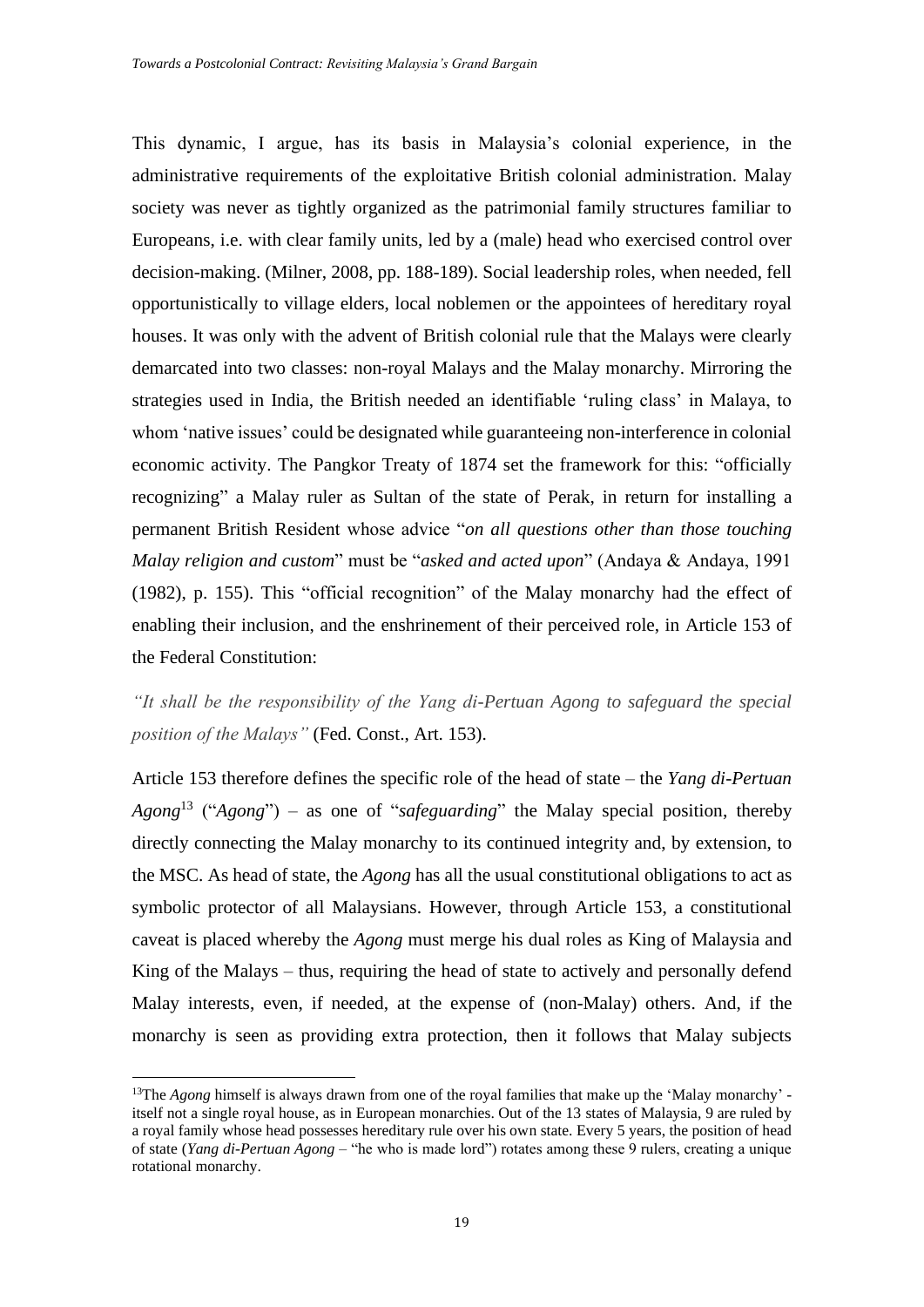therefore owe something more to their kings – over and above what is owed by non-Malay subjects. This, I argue, is how the MSC creates the extra obligation that forms the kernel of intra-ethnic domination within the Malay community. This extra obligation, as I will show, manifests itself politically by causing Malay subjects to submit – and remain submissive - to the rule and judgment of the Malay monarchy.

This exact mechanism by which the Malay subject's extra obligation transforms into submission and submissiveness can be explained by Christine Keating's insights into *compensatory domination* in post-colonial social contracts. Compensatory domination is "*the coercive imposition of one control in one sphere while relinquishing of power in another*". (Keating, 2011, p. 7). In the historical case of the MSC, this occurred in the Malay rulers' decision to permit the wholesale economic exploitation of Malayan resources by British colonizers, while accepting strengthened control over religious and cultural aspects of Malay life<sup>14</sup>. Thus, the loss of native control in one area is compensated for by increased control in another. Compensatory domination then "*acts as a "thickening agent" for conservative social and political formations by generating investments in hegemonic configurations of rule*" (Keating, 2011, p. 7). Hence, the *resignation* of Malay subjects in submitting to the strengthened rule of their monarchs transforms into *consent*, justified by the perceived "extra protection" provided, causing the non-royal Malay to become personally invested in the institution of the monarchy. The emotional significance of this investment is apparent even today, as challenging the *Agong* remains a strong taboo for Malay subjects - seen as the insolent repudiation of the head of state's benevolent protection. Compensatory domination therefore explains the precise origins of the submissiveness of Malay subjects under the MSC: in the weight of extra obligation carried for their royal protectors.

Instances of this submissiveness, even in the face of injustice, appear in the sporadic political crises that Malaysia has experienced throughout her history. The most recent example is the putsch of February 2020 (Chin, 2020, pp. 288-291), which overthrew Malaysia's democratically elected, multiracial *Pakatan Harapan* ("PH") coalition and replaced it with the ethnocentric Malay-Muslim *Perikatan Nasional* ("PN") coalition which consisted of Malay defectors from PH itself, UMNO, and PAS, a predominantly

<sup>&</sup>lt;sup>14</sup> As shown in the terms of the 1874 Pangkor Treaty, mentioned earlier in this chapter.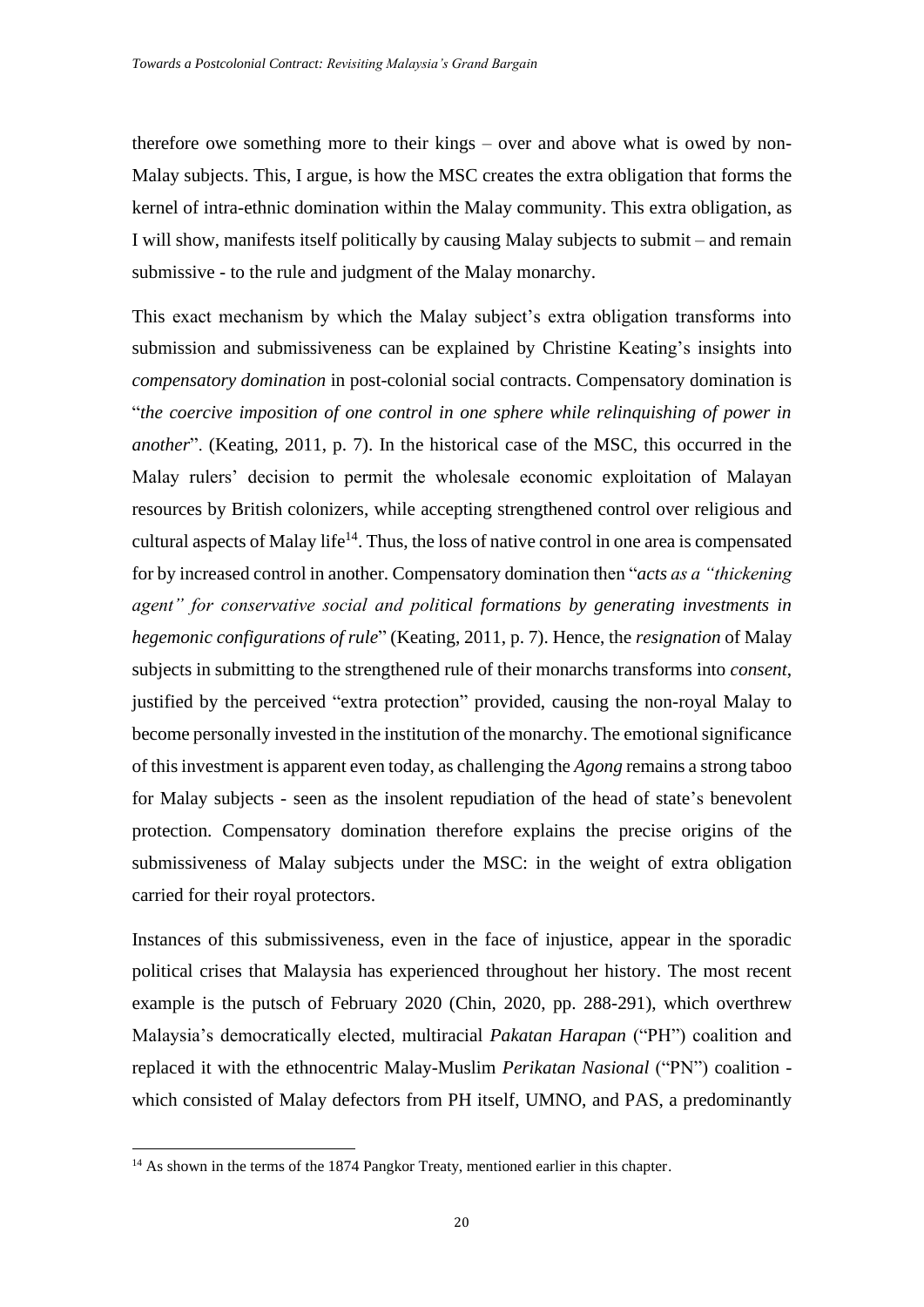Malay Islamist party. In the intervening week between the dissolution of the PH government and the formation of a new one, it was unclear which coalition had enough of a parliamentary majority in order to form a government. To resolve this, the *Yang di-Pertuan Agong* chose to hold a series of one-to-one, closed-door meetings with 90 Members of Parliament, to personally ask of each who commanded their confidence as Prime Minister (New Straits Times, 2020). At the end of these interviews, the *Agong* decided that Muhyiddin Yassin, a senior minister in the PH coalition but who had since defected to PN, commanded enough of a majority to form a new government. With the *Agong's* assent. Muhviddin was sworn in as Malaysia's 8<sup>th</sup> Prime Minister soon after.

These events are notable in that it presents a clear example of democratic norms being subverted in favour of the judgment and rule of the Malay monarchy. The normal response in a Westminster-style democracy in cases of loss of confidence is to dissolve Parliament and hold fresh elections. This could have been the response of a monarchy that took its constitutional role seriously. Instead, by conducting those interviews, the *Agong* chose to act in a much more politically strident fashion, setting a dangerous precedent of direct intervention by an unelected head of state in the democratic process. And, tellingly, his decision to do so was treated as a lawful exercise of his royal prerogative – evidenced in the facts that no constitutional crisis was triggered, and that his ultimate decision to appoint Muhyiddin as Prime Minister was widely accepted, even by the PH coalition.

Criticism of the *Agong's* unprecedented intervention in the democratic process has not appeared in contemporary analyses of the 2020 putsch. The reason for non-Malay silence is easy to imagine – *Ketuanan Melayu* makes the *Agong's* position inviolable, and even veiled criticism of the institution from non-Malays would result in the dire consequences outlined in the previous section. Even James Chin only goes so far as to point to the coup as proof of the ongoing relevance of *Ketuanan Melayu* and its agents in Malaysian politics, paying little attention to the role of the Malay monarchy in subverting democratic norms (Chin, 2020, p. 296). More striking is the lack of *internal* criticism of the *Agong's*  intervention, that is, criticism from democratically minded Malay politicians and commentators. No serious demand was made by Malay leaders to take the question of government back to those who were to be governed – not from, for instance, Anwar Ibrahim, a lifelong democrat and reformist, nor Tun Mahathir, who is no stranger himself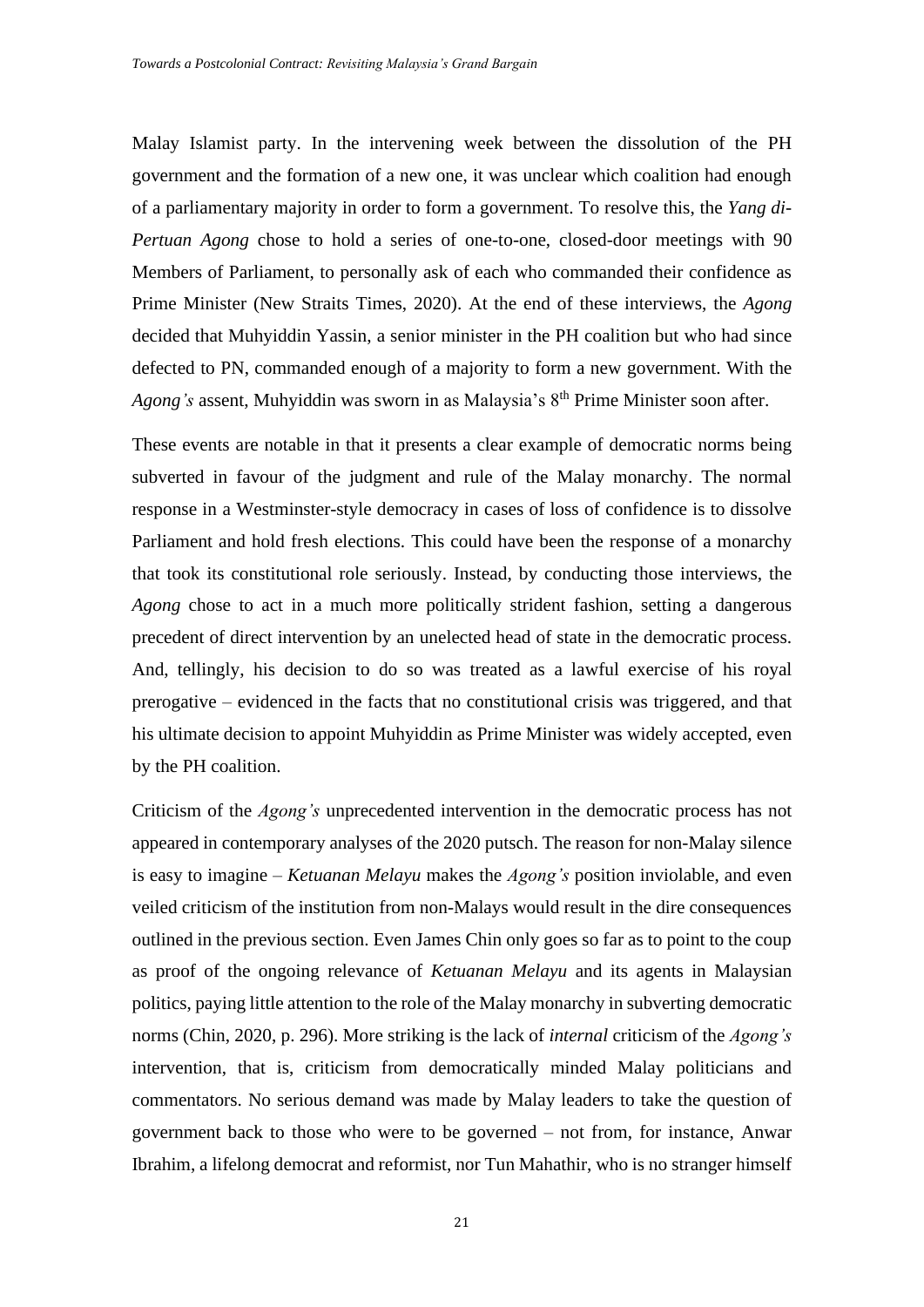to being at odds with the monarchy<sup>15</sup>. This silence, even when speaking out would be a reaffirmation of the democratic norms which are in the interests of both Malays and non-Malays, speaks to the political effects of the intra-ethnic domination created and perpetuated by the MSC.

#### *In Summary: Indispensable, but Inadequate*

<span id="page-21-0"></span>The preceding sections have sought reveal the specific kinds of domination that are created by the MSC, using the descriptive insights of the critical contract theorists. However, this section will make the case that some instances of this domination cannot be fully explained by either classical or critical contract theory. These are a) the contingency of non-Malay citizenship and b) the acquisition of the Malay monarchy's role as "protectors" of the Malays, and the extra obligation that it creates.

In the first instance, part of this can be traced to the fact that the MSC is built on *explicit* ethnic differentiation, in contrast to the *implicit* racial segregation that Mills identifies in the Racial Contract. In the Racial Contract "*the crucial metamorphosis is the preliminary conceptual partitioning and corresponding transformation of human populations into "white" and "nonwhite" men*" (Mills, 1999 (1997), p. 12). This metamorphosis, he argues, is completely obscured by contractarian explanations of predominantly white liberaldemocratic polities (such as the United States). It occurs without the knowledge of the individual and subsequently creates the moral universe in which non-white people are always considered 'less than' her white counterpart. This is, to me, the Racial Contract's singularly most powerful insight, and at first glance, offers the best chance of explaining the inferiority (i.e. contingency and insecurity) of non-Malay citizenship. However, its explanatory power is lessened when considering that the implicit moral inferiority of nonwhite people under the Racial Contract is of a different kind than the inferiority of non-Malays under the MSC, which is built, instead, on the *explicit* recognition of ethnic difference, rather than its insidious obscuration. This sort of explicit racial recognition and partitioning is unexplainable by contractarian theory - which assumes the first principle of, according to Mills, "*the freedom and equality of all men in the state of nature"* (Mills, 1999 (1997), p. 15). Thus, the Racial Contract alone cannot fully explain

 $15$  Most notably, the instrumental part he played in removing the constitutionally-enshrined legal immunity of the Malay monarchy. (Abdul Hamid & Ismail, 2012, p. 929)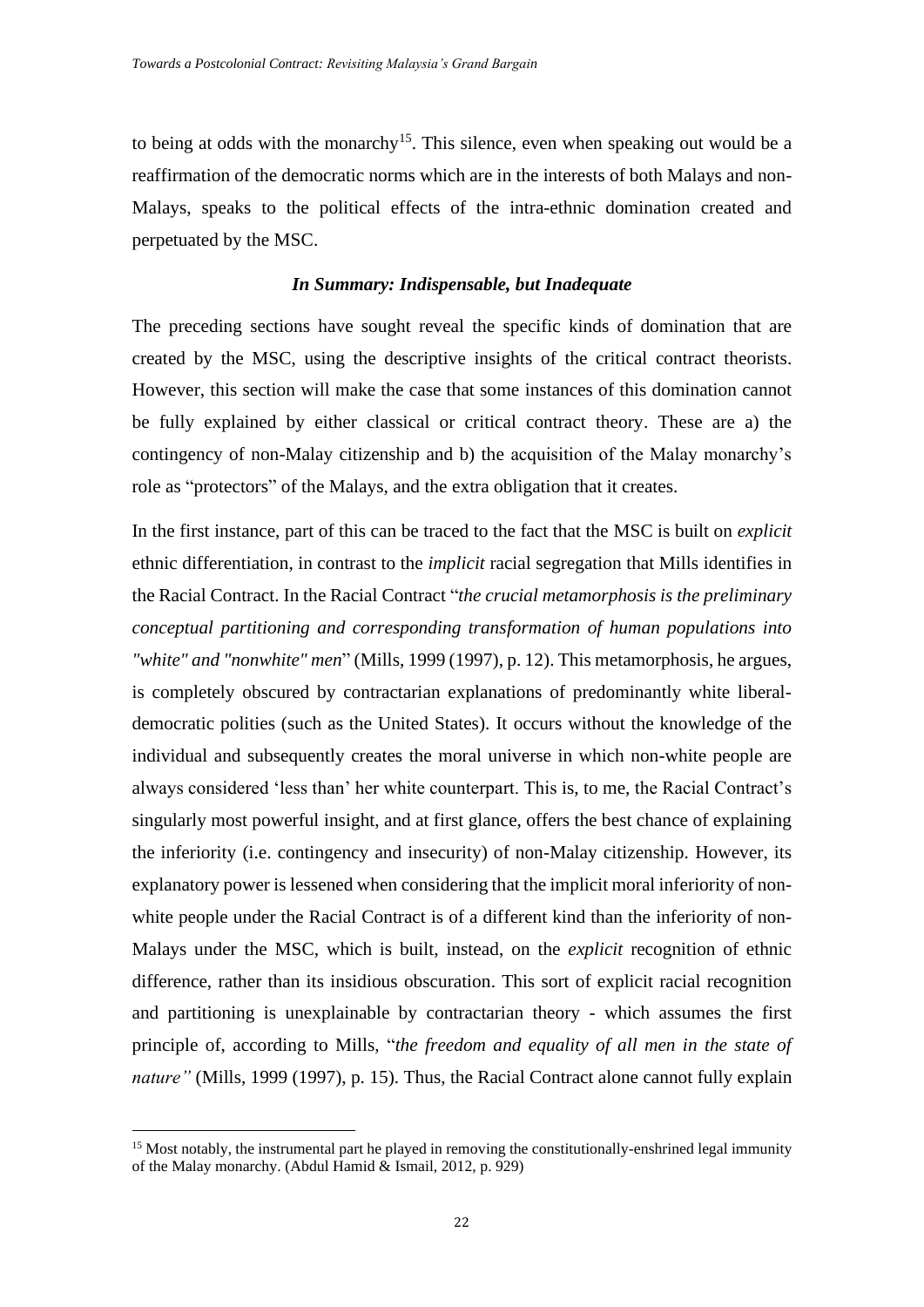the MSC's moral universe, nor can it fully account for the inferiority of non-Malays under the MSC.

Similarly, the Malay's extra obligation to their rulers cannot be fully explained by either classical or critical contractarianism. For example, Hobbes' premise of the fundamental, natural equality of man results in a commonwealth instituted by covenant, wherein each individual is *equally obligated* to obey the will of the sovereign, in exchange for *equal justice and protection* (Hobbes, 2008 (1996), pp. 228-229). But nowhere does Hobbes grapple with the possibility of a covenant or commonwealth that a) affords preferential protection for some individuals, particularly on the basis of race, or b) resultsin a dynamic where some individuals are *more obligated* to the sovereign relative to others.

Christine Keating has gone further in explaining domination in specifically post-colonial contexts, via her insights into compensatory domination. However, I argue that compensatory domination only helps to explain how this extra obligation transforms into submissiveness and silence in the face of injustice. Its account of the "thickening" of resignation into consent is, in my view, incomplete as an explanation of intra-ethnic domination in the MSC, falling short of accounting for the development of the Malay monarchy's role of "protector", which instantiates the Malay subjects' extra obligation in the first place. Moreover, her explanation is less clear about how these relations of colonial domination are carried through time, even after colonial rule ends.

The presence of these 'unexplainable' facets of domination has echoes of Dipesh Chakrabarty's insight that European thought is indispensable, but inadequate for 'thinking through' postcolonial modernity (Chakrabarty, 2000, p. 16). In this case, socialcontractarian theory is *indispensable* for revealing the domination that the MSC hides – but is also *inadequate* in its inability to fully account for certain aspects of domination in the postcolonial MSC. Hence, in the following chapter, I will put forward the argument that, to cover this lapse, social-contractarian theory needs a fuller recognition of *colonial difference* – that is, the irreducible difference existing between the colonizer and the colonized.

This is not to say that 'colonialism' has been categorically ignored by contract theorists. Mills discusses a "colonial contract" in *The Racial Contract*, arguing that it is a *subcontract* of the Racial Contract, one that "*legitimated European rule over the nations*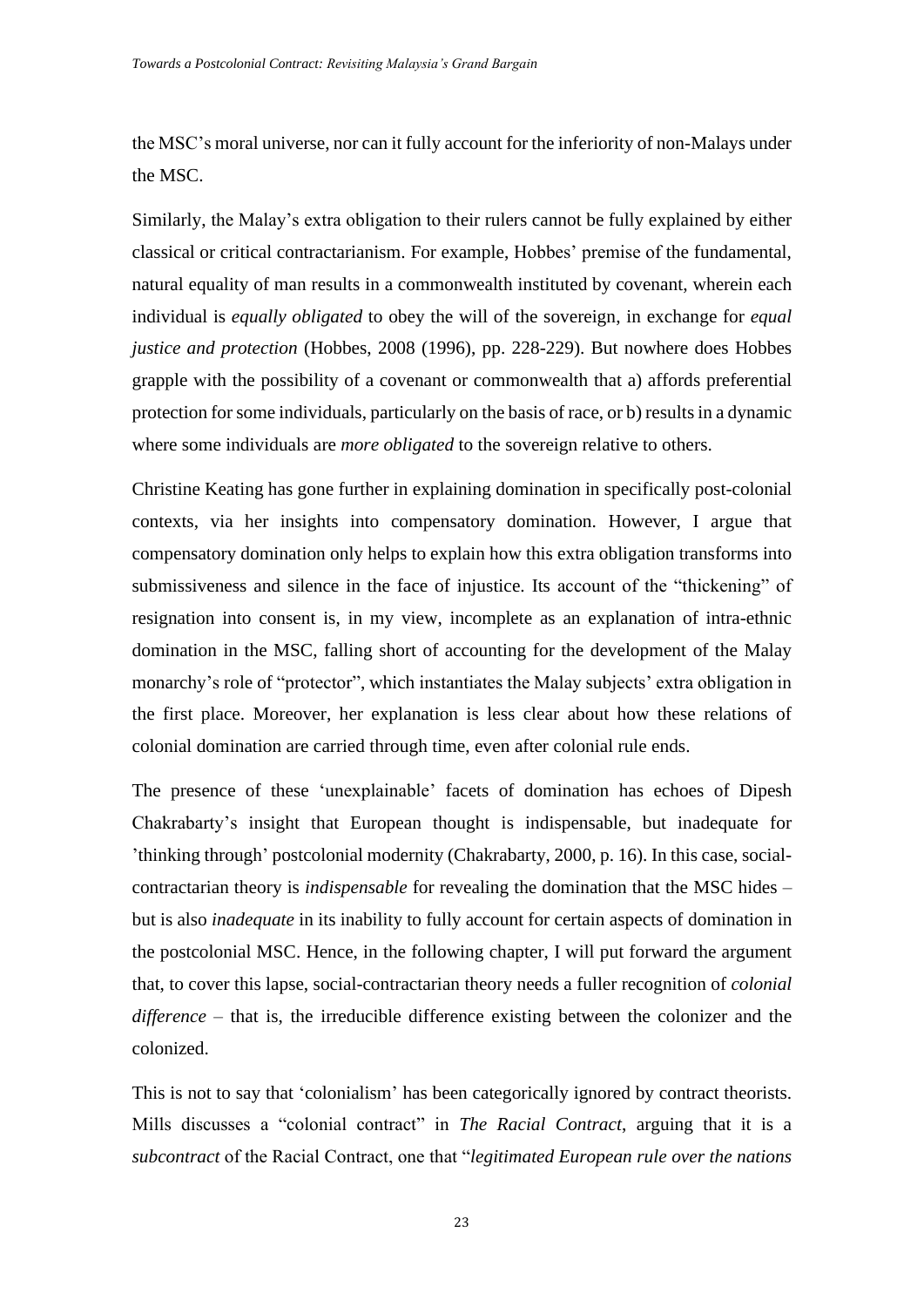*in Asia, Africa, and the Pacific*" (Mills, 1999 (1997), p. 25). However, while valid, Mills diminishes its significance by articulating colonialism in this way. To Mills, the colonial contract serves only to connect 'the colonies' to a much larger argument about the Racial Contract – showing how white supremacy replicates itself in colonized spaces. As a result, the colonial contract is buried under a critique primarily aimed at injustice in predominantly white, developed, and colonizing (rather than colonized) polities (i.e., the United States and Europe). Even Keating, who goes further than many in recognizing the uniqueness of domination in temporally post-colonial social contracts, does not define the postcolonial contract as a unique contract, of its own type entirely.

The following chapter will therefore argue that there exists space for another type of contract, alongside the Sexual and Racial. Where the Sexual Contract recognizes the social contract's creation of *sexual difference* (Pateman, 1997 (1988), p. 16), and the Racial Contract accounts for its *racial difference* (Mills, 1999 (1997), p. 12), I argue for a critical approach that accounts for *colonial difference* in the social contract's instantiation: the Postcolonial Contract. It is my view that this will be a theoretically distinct and productive new category and, once fully developed, one that will contribute significantly to ways of understanding postcolonial societies.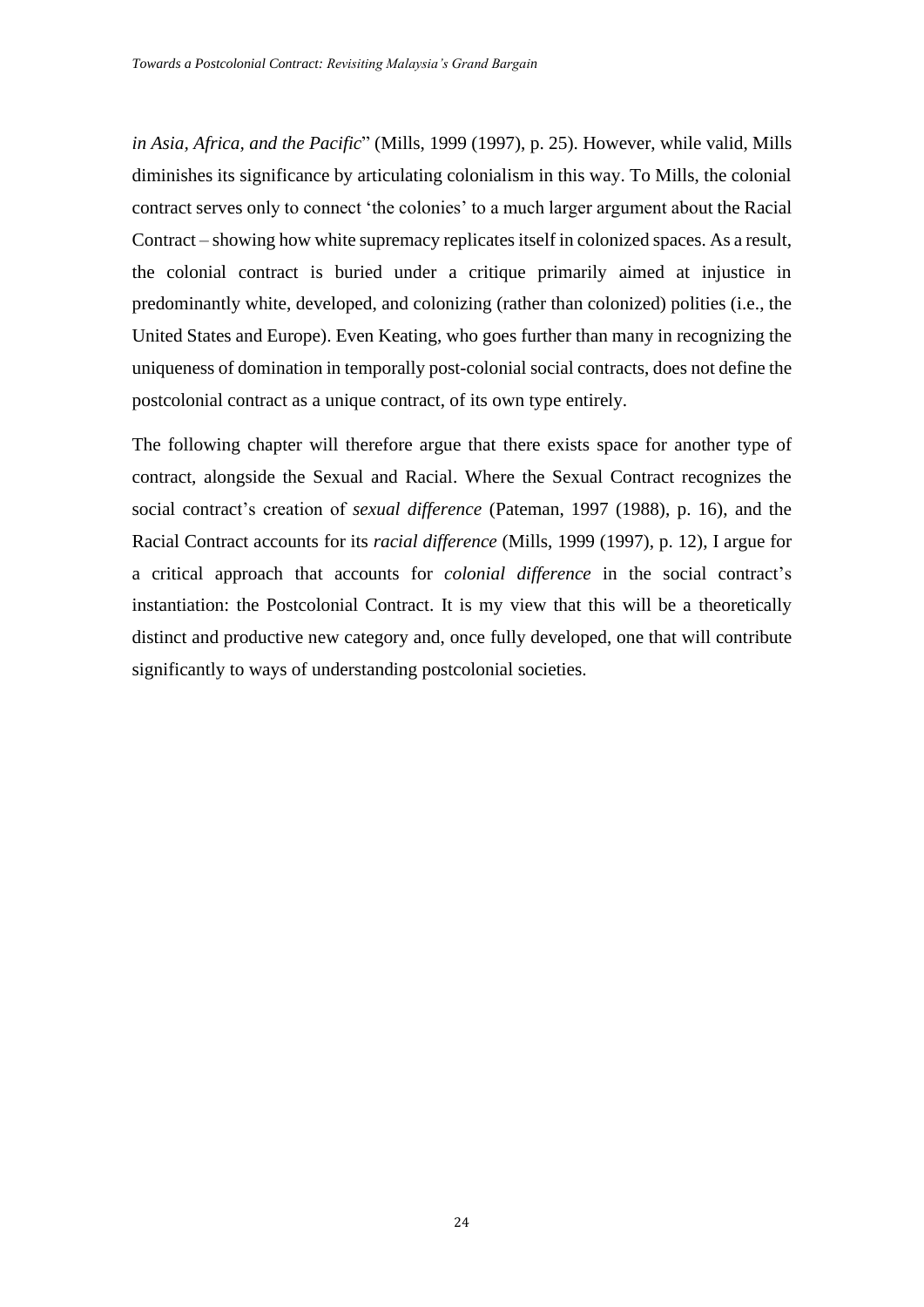# **Chapter 3: Towards a Postcolonial Contract**

<span id="page-24-0"></span>This chapter argues that the Postcolonial Contract can begin to recognize colonial difference through the problematization of the contractarian baseline of the "state of nature" – that is, an imagined pre-political state, usually one of perfect equality and freedom, populated by atomistic, rational individuals. The first part of this chapter will trace the role of the state of nature in mainstream social-contractarian thought, arguing that social contracts – and, by extension, the Sexual and Racial Contracts – necessarily require the conceptual emptiness of the colonial concept of *terra nullius*in their respective conceptualizations of the state of nature.

A Postcolonial Contract, on the other hand, would posit a break from *terra nullius*, recognizing instead the possibility of a *colonized state of nature* – occurring when "state of nature" status is ascribed to social contexts which are, in fact, already structured and distorted according to colonially-formed relations of race and power. This, I argue, explains (1) how relations of inequality (e.g. the contingency of non-Malay citizenship) and cultural distortions (e.g. the monarchy's acquisition of the role of "protector") are carried through once colonial rule ends, and (2) why domination resulting from these inequalities and distortions can coexist with formal language of equality and emancipation.

## *The Necessary Emptiness of Terra Nullius*

<span id="page-24-1"></span>The concept of the state of nature plays a central role in social-contractarian thought. It provides the grounds for what rights ought to be considered natural or civil, or the degree to which humans are perfectible, or sociable, or self-interested (Somos, 2019, pp. 7-10). However, significant variations exist within the tradition as to how the state of nature is conceptualized – for instance, as a product of 'scientific' inquiry (e.g. Hobbes), as descriptive accounts of man's historical development (e.g. Rousseau and Locke) or, in some cases, as actual lived reality.

The US experience of independence from Britain in the  $18<sup>th</sup>$  century provides an example of the third case. Public discussion about American independence resulted in a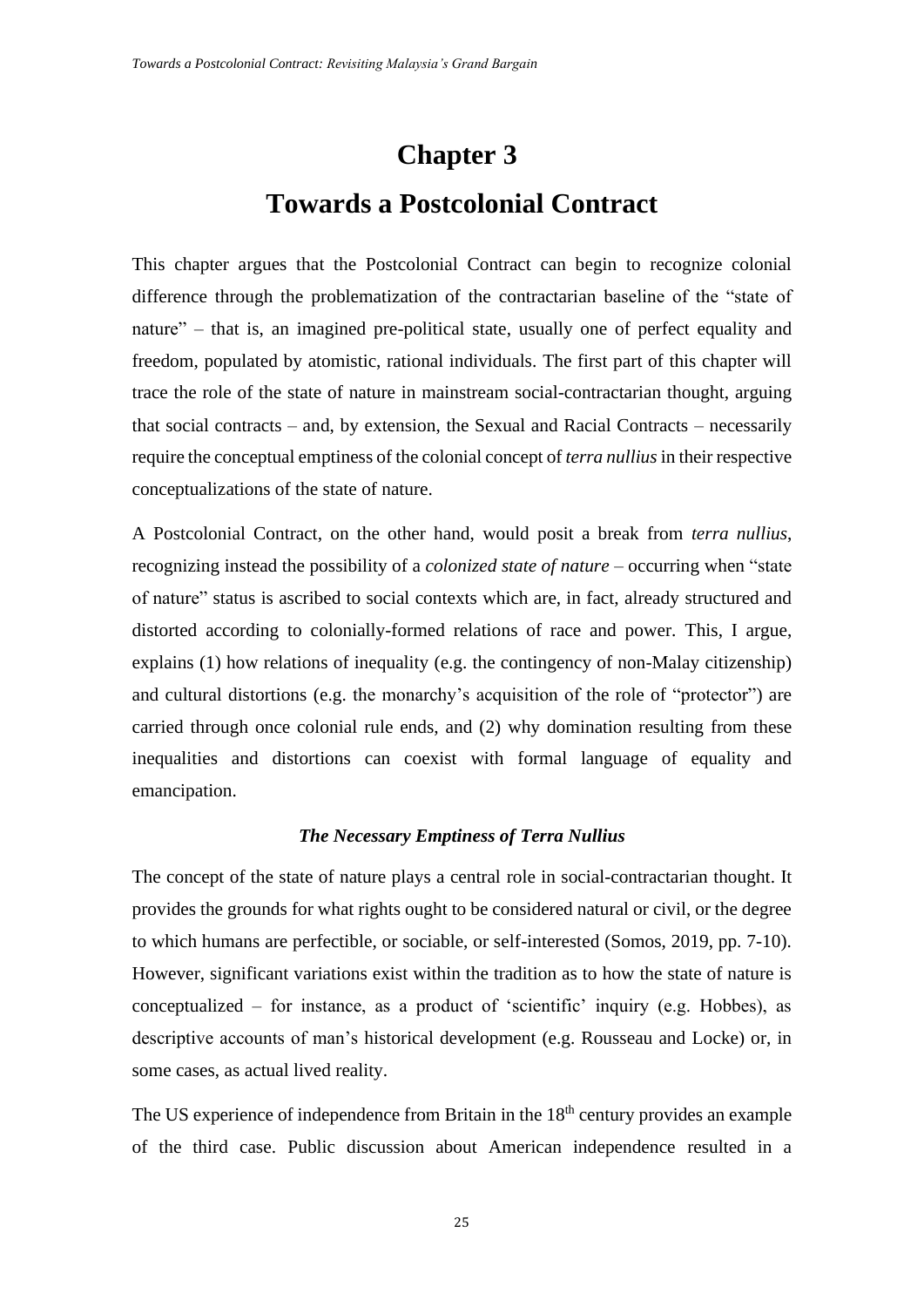conceptualization of the thirteen colonies as constitutive of a "natural community" in an *actually existing* "state of nature" (Somos, 2019, p. 7). This distinctly 'American' state of nature then fed into the US constitutional debates, accounting for the development of entirely original and specific conceptions of natural and civil rights, for example, individualized rights of freedom (of conscience, of speech, etc.), property, self-defence, self-reliance and the like (Somos, 2019, pp. 159-162). This example, I argue, serves to reveal a process by which different conceptions of the state of nature can result in wholly unique ways of conceptualizing and guaranteeing political rights and values (liberty, equality, etc.) through social contracts. Thus, it becomes possible that: (1) pre-Independence conditions can be – and have been – conceptualised as "states of nature" and (2) different conceptions of "the state of nature" account for the form and character of states formed through social contract.

However, an equivalency between the American social contract and the MSC is complicated when recognizing the colonial difference between the American and Malaysian experience of gaining independence from Britain - being, of course, that the framers of the US Constitution were themselves colonizers of the North American continent, and not colonized in the way that Malaya was. At the centre of this difference is the colonial concept of *terra nullius,* and the role it plays in the formation of social contracts. Glen Coulthard writes in *Red Skin, White Masks*:

*"Because Indigenous societies were considered so low on the natural scale of social and cultural evolution, settler authorities felt justified in claiming North America legally vacant, or terra nullius, and sovereignty was acquired by the mere act of settlement itself."* (Coulthard, 2014, p. 100). **(emphasis added)**

Therefore, to the American settlers, faced with the vast *terra nullius* of 'unoccupied' North America, the state of nature had the epistemic status of a blank slate: a conceptually empty, pre-social and pre-political no-mans-land. Moreover, this particular conceptual emptiness was *needed* by the American colonies, in order to proceed with an exercise of their sovereignty – expressed by filling up that 'empty' space with an image of themselves as a natural community, about to enter into a social contract that would finally create the rights that befitted civil society (albeit, for white men only). Therefore, this social contract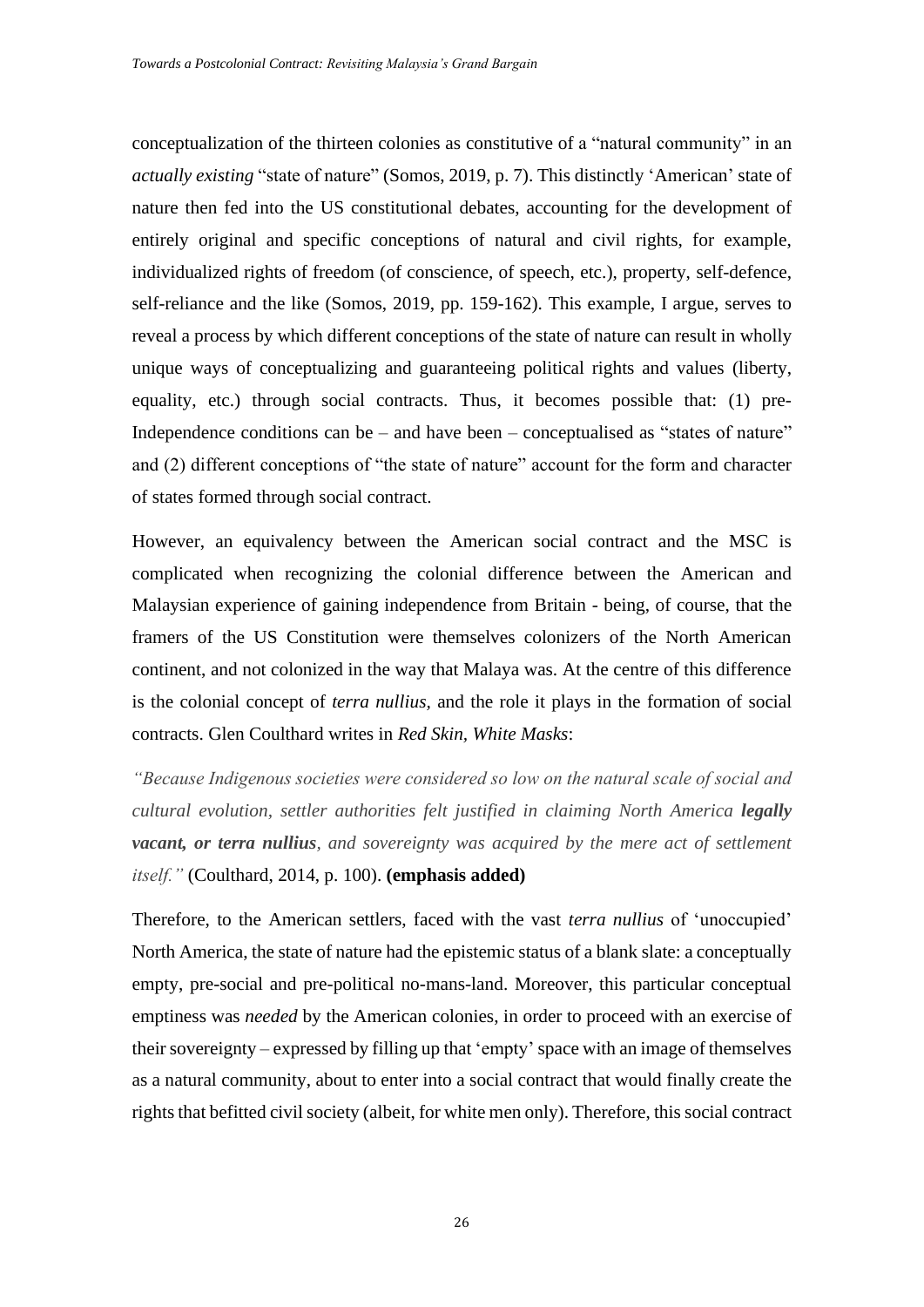– and by extension, the Racial and Sexual Contract which these social contracts mask – *necessarily required* the concept of the state of nature as *terra nullius*.

Malaya was clearly no *terra nullius,* and the British never treated it as such. Artifacts such as the Pangkor Treaty suggest that Britain's colonial *modus operandi* was to co-opt, rather than erase, indigenous society. This leads to the question that ought to be asked of the MSC and, by extension, the Postcolonial Contract: how could these social contracts conceptualise their own states of nature without recourse to *terra nullius*?

The answer, I believe, lies in recognizing that framers and founding fathers of social contracts can and have seen pre-Independence realities as constitutive of their own respective states of nature. In Chapter 1, I argued the Malayan founding fathers possessed a shared understanding of the ethnic divisions and dynamics that defined their lived reality. Here, I argue that this shared understanding became constitutive of the "Malayan" state of nature – forming a *colonized state of nature* that serves to naturalize a reality constructed by colonialism. Just as the conceptual emptiness provided by *terra nullius* allows for the naturalization of concepts such as freedom and equality, subsequently enshrining them by social contract into *political rights*, the Malayan *colonized state of nature* allows for the naturalization of pre-existing, colonially-constructed relations and distortions, allowing for their subsequent enshrinement in the MSC. This, I argue, is the MSC's – and the Postcolonial Contract's - theoretical uniqueness: in treating colonial inequalities and distortions as a pre-political 'state of nature'.

## *Two Aspects of the Colonized State of Nature*

<span id="page-26-0"></span>The rest of this chapter will highlight two specific effects of colonialism<sup>16</sup> that were subsequently naturalized by the *colonized state of nature.* Firstly, it naturalized the colonial conception of Malaya's racial groups as fundamentally different and mutually hostile (as described in Chapter 1). This accounts for the contradiction identified in Chapter 2, wherein I argued that inter-ethnic domination in the MSC is built on *explicit*, rather than the Racial Contracts' *implicit*, recognition of racial difference. Since these differences are naturalized, it therefore renders recognition of difference perfectly compatible with other, equally naturalized, tenets of mainstream contractarian tradition -

<sup>&</sup>lt;sup>16</sup> And, I am sure, there are many more.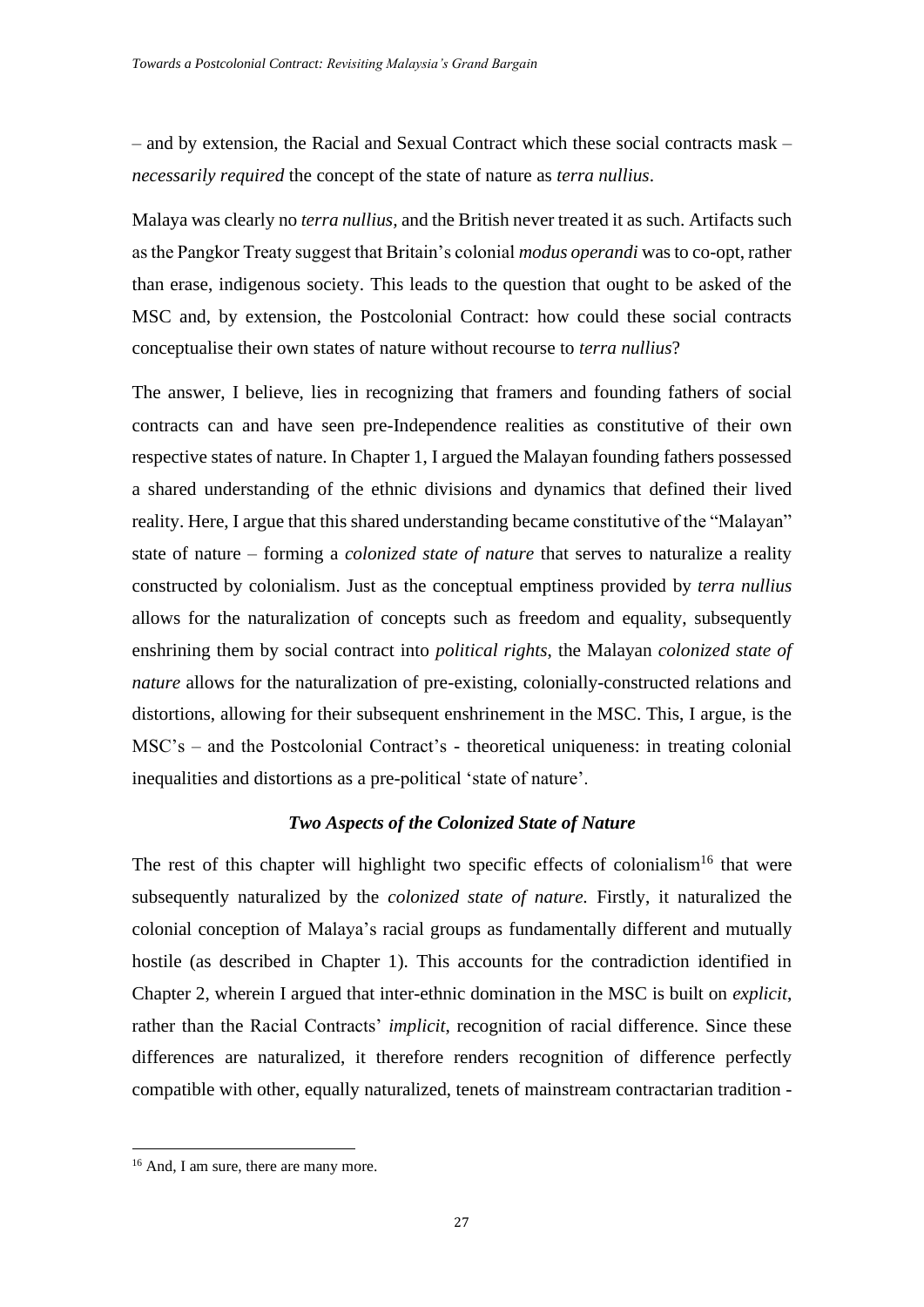such as "natural" liberty and equality. This is one aspect of the colonized state of nature that the MSC rests on, and it explains how the most insidious elements of inter-ethnic domination continue to exist and remain prevalent – in the politically-recognized "special position" of the Malays, the sense of mutual hostility and irrevocable ethnic difference, and the continued belief in the contingency and precarity of non-Malay citizenship.

Secondly, the colonized state of nature also naturalized the Malay monarchy's acquired role as *protectors* of the Malays, providing a fuller explanation of the origins of the Malay subject's extra obligation to their kings. The pre-colonial political role of the monarch – the "*raja*" - was never one of direct, personal participation in political administration. Rather, the *raja*'s role was primarily ceremonial and aesthetic – in personifying Malay *adat* through dress, manners and attendance to "formal matters" (Milner, 1982, pp. 70- 71). The *raja*'s actual political agency was limited to conferring ceremonial titles to individuals who would then administer and tax territories in his name (Milner, 1982, p. 97). This presents a stark contrast with the MSC's conceptualization of the modern *raja* as an active "protector" of the special position of the Malays. The roots of this shift, and the muscular political role that it justifies, can again be traced to the onset of British colonial rule. I have previously shown that British colonial rule had administrative and economic reasons for demarcating the Malay community. However, I contend that this also had distorting effects on the monarchy itself, forcing them to reconceptualize themselves and their political agency – paralleling Ashis Nandy's insight that colonialism distorts the colonized and alters their cultural priorities (Nandy, 1983, pp. 2, 73)*.* The *raja* was now expected – and expects - to directly and actively represent "native" (i.e. Malay) interests in colonial administration, through specifically *political* channels such as "*the durbar of Rulers, the Federal Council, and informal meetings with British officials*" (Smith, 2006, p. 125).

Thus, the British recognition of the Malay rulers, and their subsequent collaboration with the colonial state, transformed a previously detached and politically-aloof monarchy into one that saw itself as activists for the protection of the Malay special position. And, with the British importation of Indian labourers and the growing economic power of Chinese entrepreneurs, most of this 'protecting' involved the 'defence' of Malays from perceived 'non-Malay threats'. (Abdul Hamid & Ismail, 2012, p. 927). The high point of this role was reached in the Malay rulers' eventual rejection of the Malayan Union plan - Britain's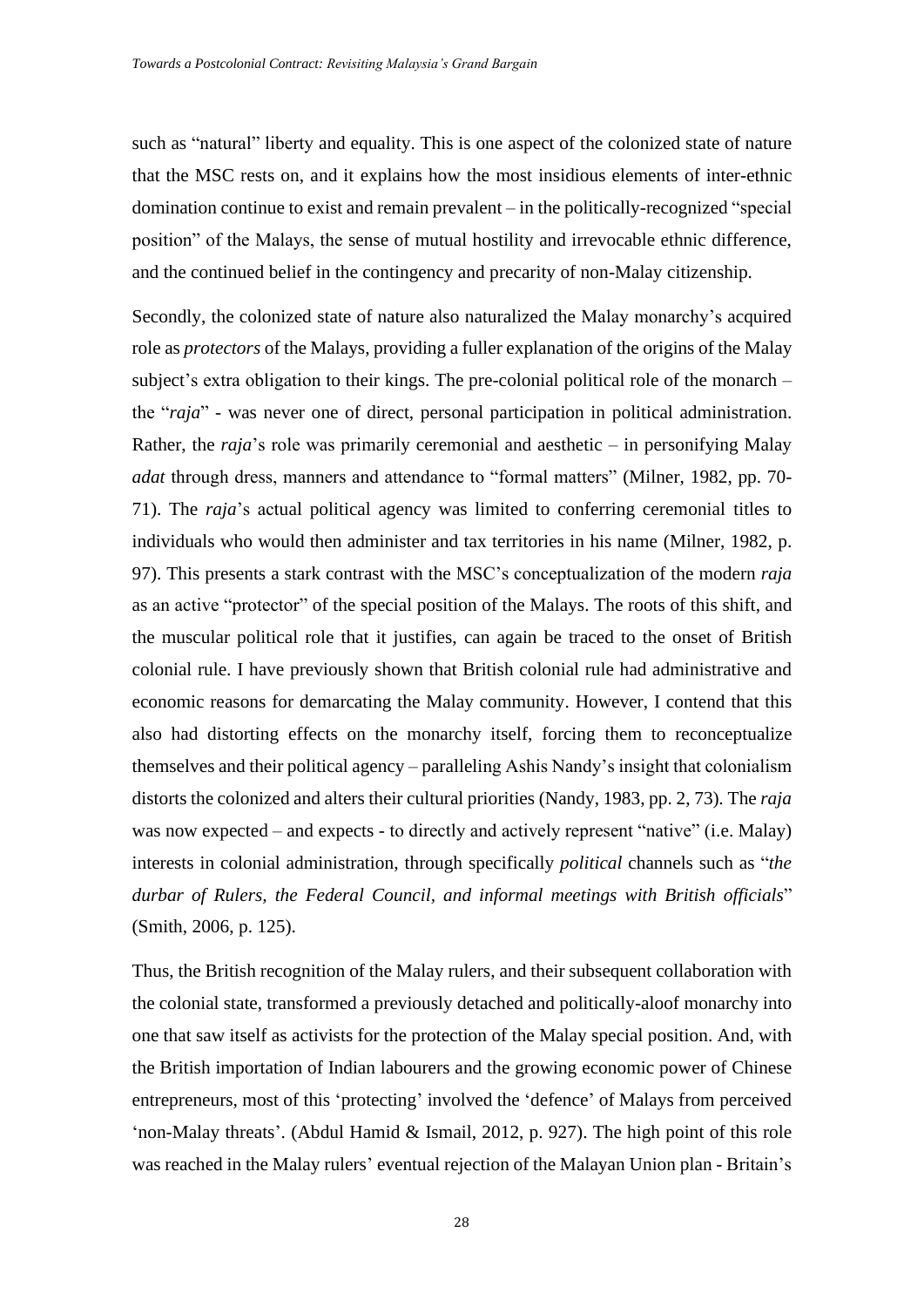original idea for self-governing Malaya, which was seen as having citizenship requirements for non-Malays that were too lax (Andaya & Andaya, 1991 (1982), pp. 255- 256). Hence, the colonially-formed distortion of the monarchy's political role came to form part of the "Malayan" state of nature, leading to its importation into the MSC, and the resultant extra obligation of Malay subjects. This, I believe, helps to further account for the events of February 2020, explaining the Malay monarchy's internal justification for direct intervention in the democratic process – the dimension of 'protecting the Malays' made clearer by the twin facts of the outgoing PH coalition primarily consisting of multiracial parties while the incoming PN being predominantly Malay-Muslim.

In sum, the MSC therefore rests on the naturalization of colonially-formed ideas - at the very least, essential antagonism and difference between ethnic groups, the intrinsic 'foreignness' of non-Malays, and the Malay monarchy as active protectors of the privileges of indigeneity. A naturalization of these colonial inequalities and distortions also explains why the domination that they create can coexist with formal, even constitutionally-enshrined, language of equality. Consider, for instance, the following two Articles of the Malaysian Constitution:

- *i. Article 3(1): "Islam is the religion of the Federation; but other religions may be practised in peace and harmony in any part of the Federation."* (Fed. Const., Art.  $3(1)$ ).
- *ii. Article 8(2): "Except as expressly authorized by this Constitution, there shall be no discrimination against citizens on the ground only of religion, race, descent, place of birth or gender…"* (Fed. Const., Art. 8(2)).

Article  $3(1)$ 's second clause provides that other religions "may" be practiced – thus characterizing freedom of religion as *permission,* rather than absolute right. Firstly, this suggests the implied deviancy of non-Muslim/non-Malay beliefs, and the assumed 'default' position of Islam and Malayness in the Federation. Furthermore, the first clause of this Article ("*Islam is the religion of the Federation*") has led to increasing litigation about Malaysia's identity as a Muslim nation (Moustafa, 2018, p. 138), justifying the domination of non-Malays in the suppression of religious freedom in favour of Malay-Islamic interests and sensitivities – such as limitations on the public display of non-Muslim religious iconography. A colonized state of nature can explain this contradiction by recognizing that it stems from a naturalization of the colonial conflation of indigenous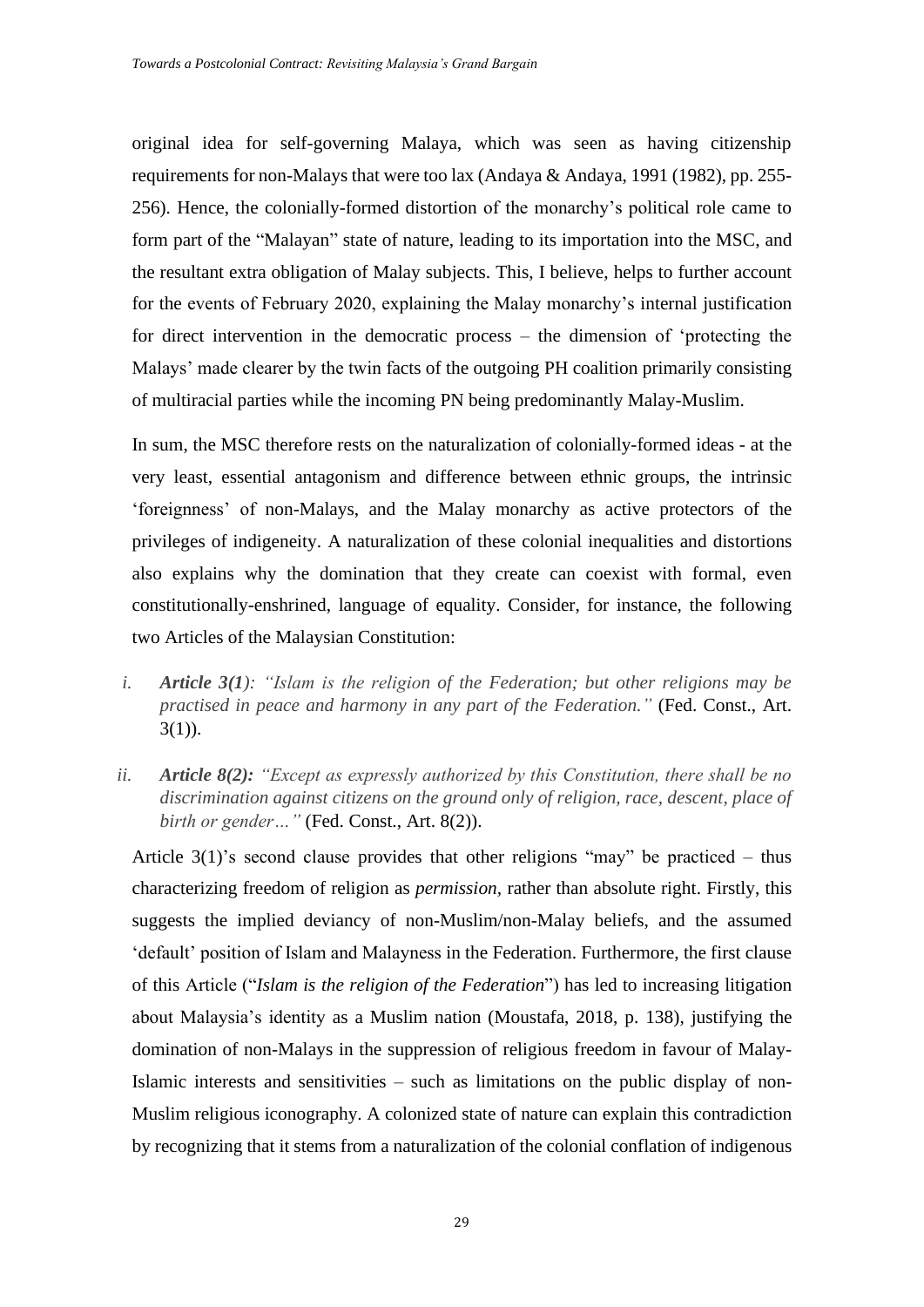ethnic identity with religious belief, which was a direct result of the British empowerment of the *raja* as head of *both* Malay religion and custom. This led to the explicit recognition of Islam as the "Federation's" religion, rather than as one possible belief-practice among many others in a multicultural, cosmopolitan nation.

Article 8(2), on the other hand, is immediately preceded in the Constitution by a general declaration of universal equality and rule of  $law<sup>17</sup>$ . And yet, it claims a bizarre contradiction which essentially states 'no discrimination shall take place… except when it does'. This contradiction is explicable when allowing for the possibility that the Constitution (and the social contract it helped formalize) was developed from a conception of a Malayan state of nature that, in fact, was already structured by colonial inequalities. A permissive approach to discrimination is unproblematic if, as the founding fathers did, one accepts the premise that differentiated treatment based on race is natural and therefore justified.

To summarize, a definitive account of the Postcolonial Contract would have to begin from a recognition of the possibility of *colonized states of nature*, and their role in naturalizing the inequalities and distortions of colonial rule. It would then follow that these colonized states of nature provide the bases for Postcolonial Contracts – the subsequent enforcement of which creates domination that is able to coexist with the formal language of equality and emancipation.

<sup>17</sup> Article 8(1): "*All persons are equal before the law and entitled to the equal protection of the law*" (Fed. Const., Art. 8(1)).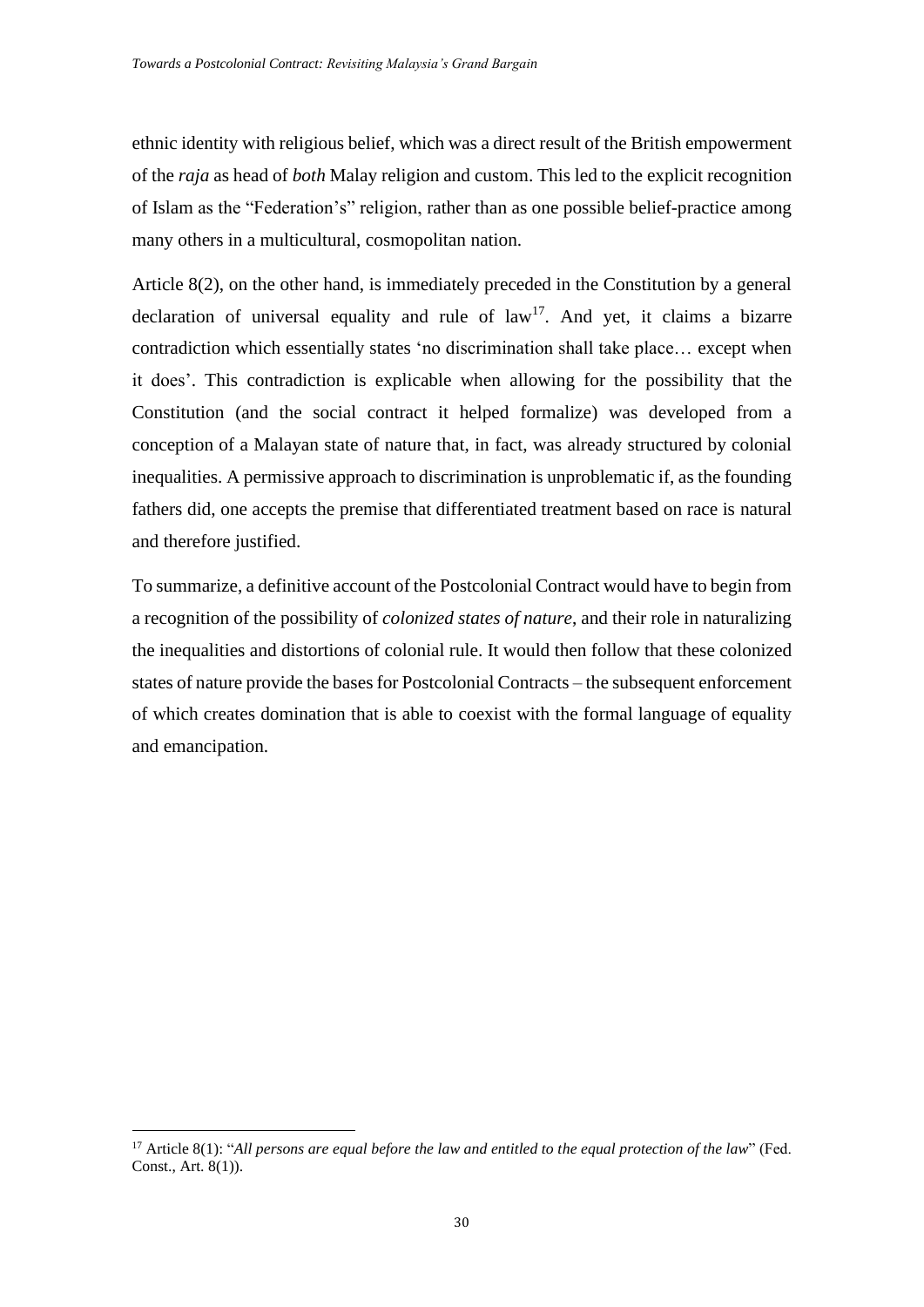## **Conclusion**

<span id="page-30-0"></span>The final section of this dissertation is both a conclusion and a caveat – given the limitations of space, my argument here is restricted to identifying only one possible point of departure for the Postcolonial Contract's recognition of colonial difference: the colonized state of nature.

Other points of departure surely exist. One such example could be in recognising the signatories of Postcolonial Contracts as *colonized subjects*, and the implications of this recognition. Frantz Fanon's insights may be useful here – in exposing the postcolonial bourgeoisie's narcissistic belief "*that it can advantageously replace the middle class of the mother country*" (Fanon, 2001 (1967), p. 120). This could potentially reveal continuities between the colonial and postcolonial state, caused by the inability of the national bourgeoisie to imagine any form of government that differs from the general principles of colonial rule. Thus, in the case of the MSC, the great emancipation promised by Malayan independence simply takes the form of a Malayan, rather than an Englishman, at the helm of a government whose internal logic remains colonial and exploitative.

Consequently, a fully-fledged account of a Postcolonial Contract – at a scale and depth similar to Carole Pateman's *Sexual Contract* or Charles Mills' *Racial Contract* - is, to my regret, not present in this dissertation, and remains an area for future research. Regardless, I believe that I have achieved the objectives set out in the Introduction, that is, (1) to provide a brief account of the MSC, (2) to reveal the inter and intra-ethnic domination that the MSC creates, hides and perpetuates, and (3) to argue for the theoretical distinctiveness of a "Postcolonial Contract", beginning with the recognition of a colonized state of nature.

In concluding this dissertation, I express my hope for a possible future for the Postcolonial Contract: in that it will have significant value in thinking through the experiences of postcolonial societies, and in building bridges of solidarity between ex-colonial states.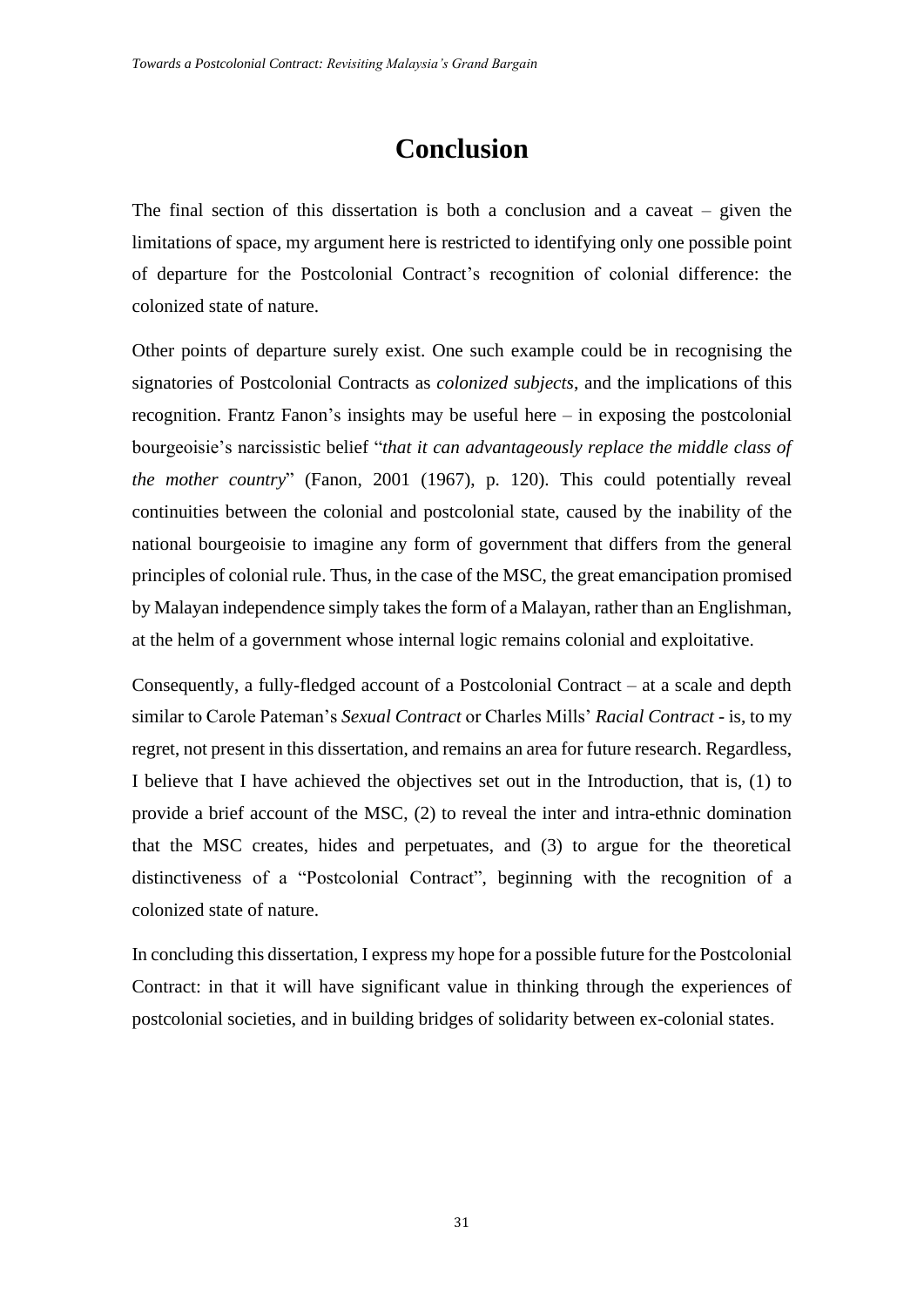## **Bibliography**

<span id="page-31-0"></span>Abdul Hamid, A. F. & Ismail, M. T., 2012. The Monarchy and Party Politics in Malaysia in the Era of Abdullah Ahmad Badawi (2003–09): The Resurgence of the Role of Protector. *Asian Survey,* 52(5), pp. 924-948.

Andaya, B. W. & Andaya, Y. L., 1991 (1982). *A History of Malaysia.* London: Macmillan.

Anon., 2007 (1963) (1957). *Federal Constitution of Malaysia.* [Online] Available at: http://www.agc.gov.my/agcportal/uploads/files/Publications/FC/Federal%20Consti%20 (BI%20text).pdf

[Accessed 21 7 2020].

Case, W., 1996. *Elites and Regimes in Malaysia: Revisiting a Consociational Democracy.*  Clayton, VIC: Monash Asia Institute.

Chakrabarty, D., 2000. *Provincializing Europe: postcolonial thought and historical difference.* Princeton: Princeton University Press.

Chin, J., 2018. From Ketuanan Melayu to Ketuanan Islam: UMNO and the Malaysian Chinese. In: B. Welsh, ed. *The End of UMNO? Essays on Malaysia's Former Dominant Party (New and Expanded Post GE-14 Edition).* Petaling Jaya: SIRD.

Chin, J., 2020. Malaysia: the 2020 putsch for Malay Islam supremacy. *The Round Table,*  109(3), pp. 288-297.

Coulthard, G. S., 2014. *Red Skin, White Masks: Rejecting the Colonial Politics of Recognition.* Minneapolis: University of Minnesota Press.

Fanon, F., 2001 (1967). *The Wretched of the Earth.* London: Penguin.

Federation of Malaya Constitutional Commission, 1957. *Report of the Federation of Malaya Constitutional Commission,* London: HER MAJESTY'S STATIONERY OFFICE.

Gudeman, R. H., 2002. Multiculturalism in Malaysia: Individual Harmony, Group Tension. *Macalester International,* Volume 12, pp. 138-160.

Hobbes, T., 2008 (1996). *Leviathan.* Oxford: Oxford University Press.

K. S., J., 2004. *The New Economic Policy and Interethnic Relations in Malaysia.* Geneva, United Nations Research Institute for Social Development.

K.S. , J. & Folk, B. C. eds., 2003. *Ethnic Business: Chinese Capitalism in Southeast Asia.*  London: RoutledgeCurzon.

Keating, C., 2011. *Decolonizing Democracy: Transforming the Social Contract in India.*  Pennsylvania: Pennsylvania State University Press.